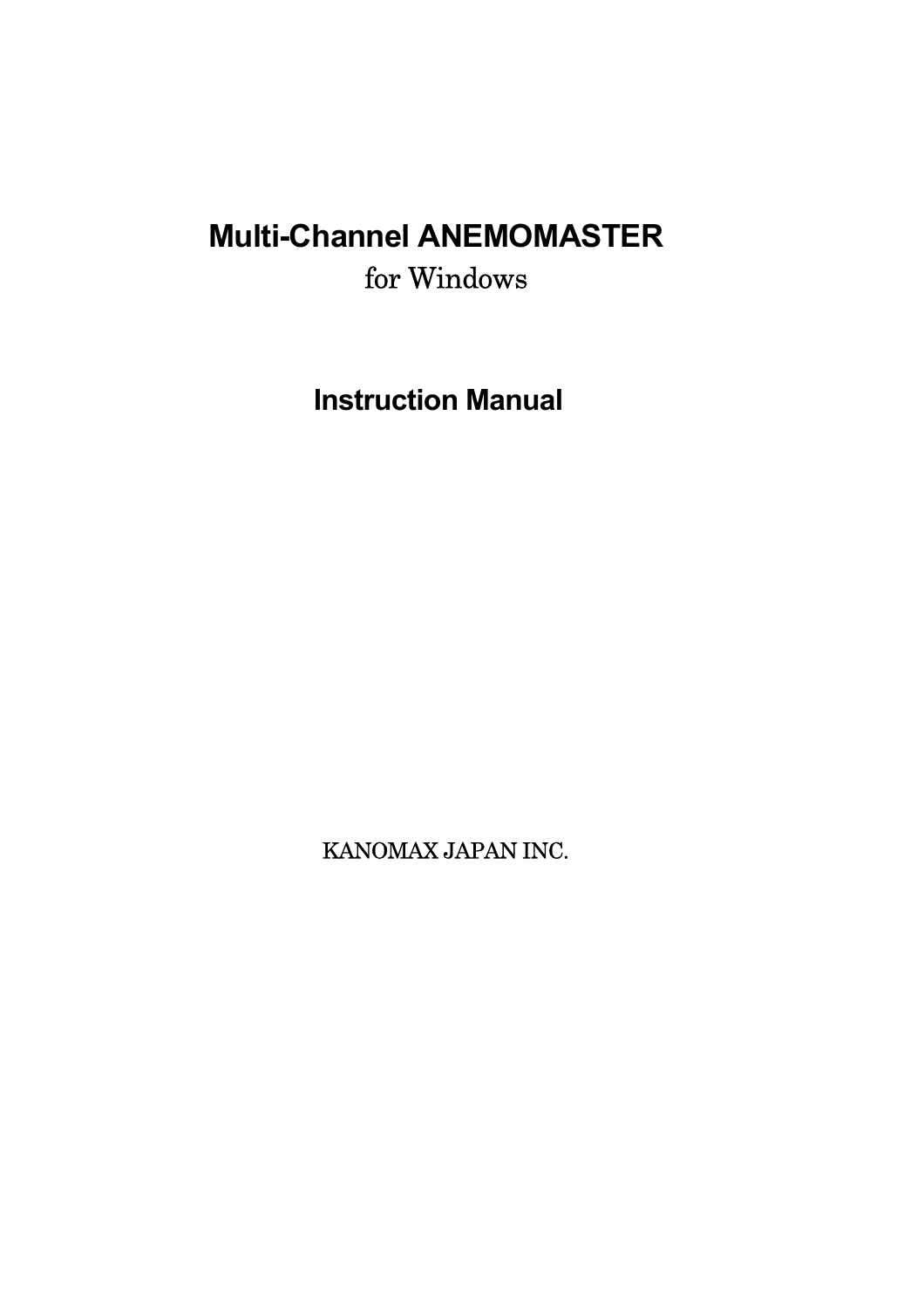## Contents

 $\mathbf{1}$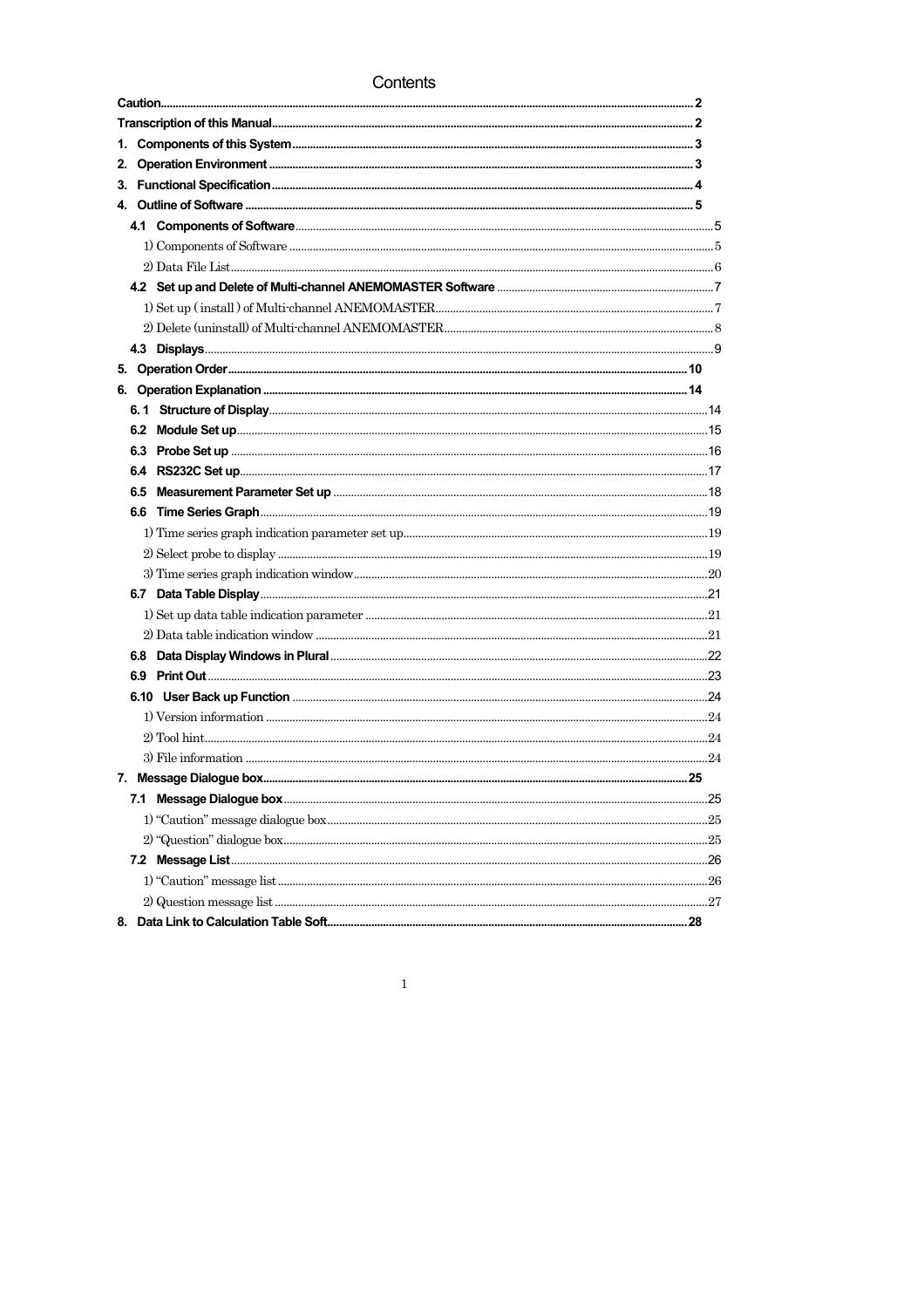## **Caution**

1.Copyrights of this software are property of Kanomax Japan Inc.

2.Partly or wholly duplicating and using this software and user manual without permission is not allowed.

3.Only one computer is allowed to install and use per a set of this software you purchased.

4.Please understand that an influence on your computer after managing this software or using user manual is

not our responsibility.

5.Specification of this software and contents of user manual can be revised without pre-notice.

6.Data file created by NEW multi-function measurement soft (DOS ver.) cannot be used by this software.

7.Data file created by this software cannot be used by Flow View (DOS ver. Data transaction software option).

#### **Transcription of this Manual**

This manual is using the following transcriptions.

| Transcription | Explanation                                         |
|---------------|-----------------------------------------------------|
| CR            | Carriage return (0DH)                               |
| <b>CRLF</b>   | Carriage return (ODH) and line feed(OAH)            |
|               | <b>Space</b>                                        |
|               | Display a result like 21.56; X is number $(0\sim9)$ |

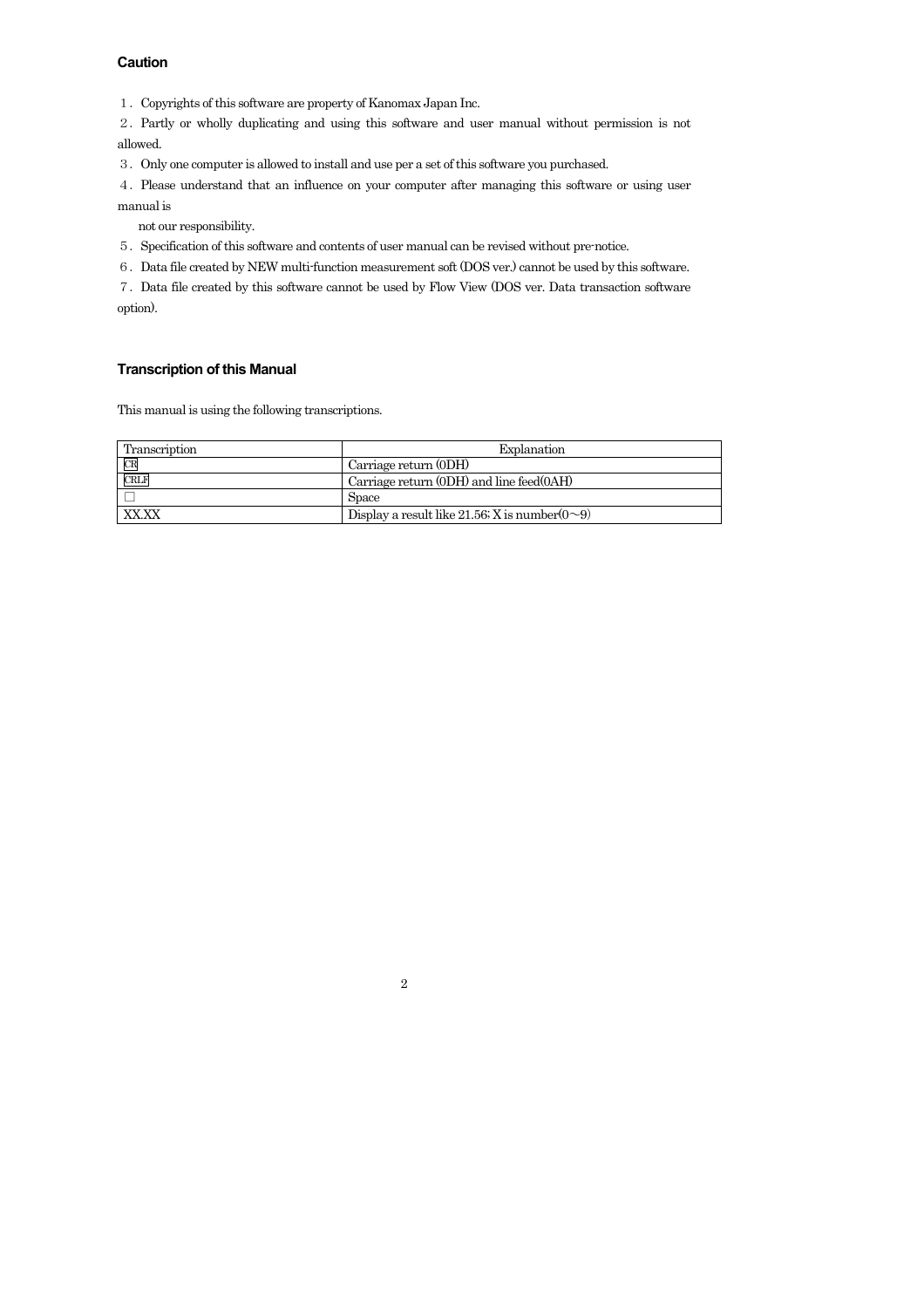## **1. Components of this System**

.



Pic1 Components of system

## **2. Operation Environment**

| $\cdot$ Computer          | : Computer loaded with Pentium CPU                                       |
|---------------------------|--------------------------------------------------------------------------|
| $\cdot$ OS                | : Windows 95 or Windows 98                                               |
| $\cdot$ Memory            | : More than $8\,\mathrm{MB}$                                             |
| $\cdot$ Hard disk         | : Need more than $5 \overline{MB}$ for installation                      |
| $\cdot$ Display           | :More than $640 \times 480$ pic. Corresponds to Windows 95 or Windows 98 |
|                           | (Recommendation: $800 \times 600$ pic.)                                  |
| $\cdot$ Applicable models | : Multi-channel ANEMOMASTER                                              |
|                           |                                                                          |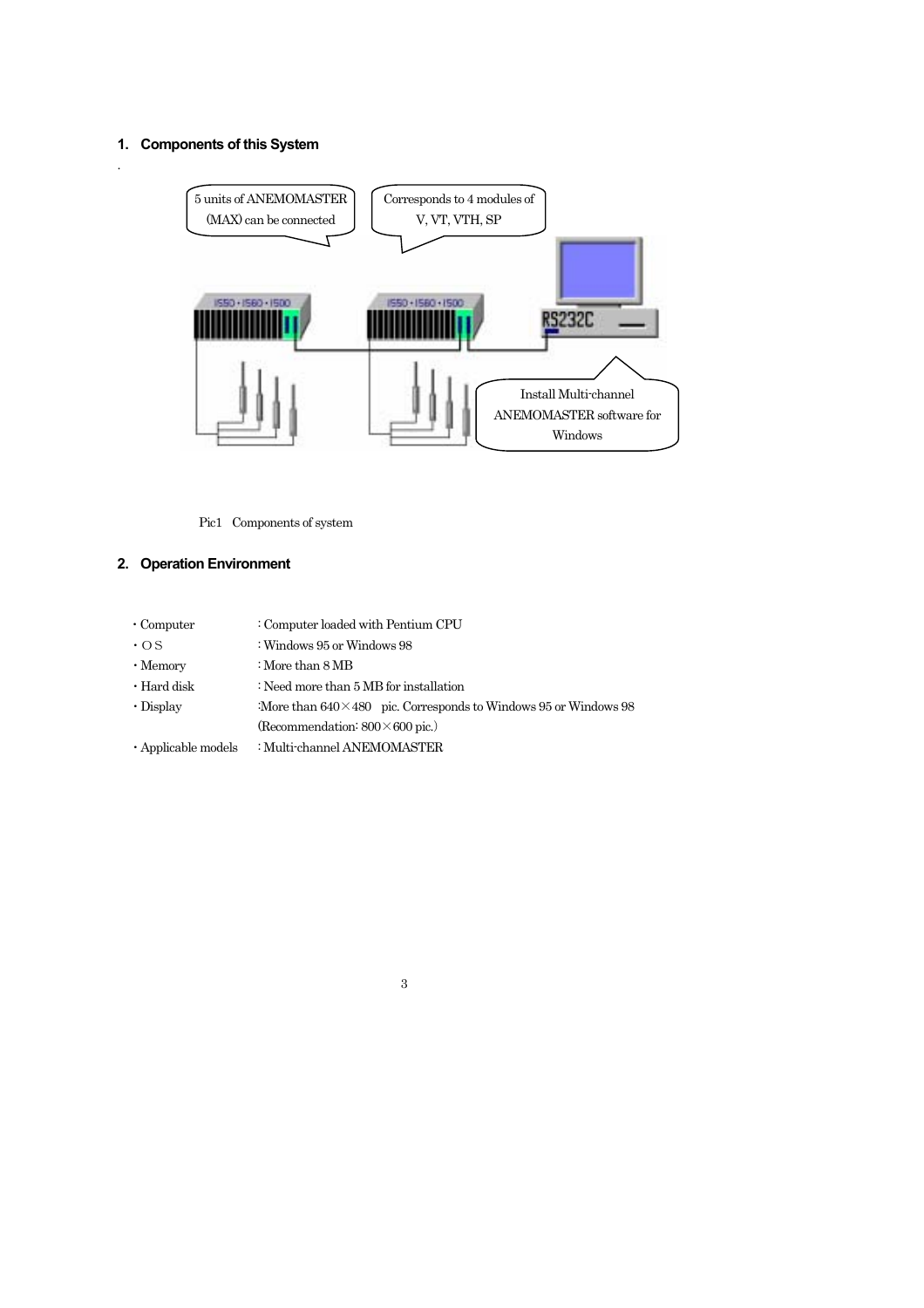## **3. Functional Specification**

|                         | <b>ITEM</b>             | <b>CONTENTS</b>                                                                                                           |  |  |  |  |  |  |
|-------------------------|-------------------------|---------------------------------------------------------------------------------------------------------------------------|--|--|--|--|--|--|
| Model No.               |                         | 1550.<br>1560, 1500                                                                                                       |  |  |  |  |  |  |
| Module                  |                         | V.<br>VT.<br>VTH.<br>SP                                                                                                   |  |  |  |  |  |  |
| <b>Numbers</b>          | of                      | 5 units (maximum) can be connected.                                                                                       |  |  |  |  |  |  |
| ANEMOMASTER             |                         |                                                                                                                           |  |  |  |  |  |  |
|                         | Channel Nos to measure  | MAX. 320CH (in case of V module) CH Nos depend on module.                                                                 |  |  |  |  |  |  |
| Probe positioning       |                         | Optional position in 3 dimension of rectangular coordinates.                                                              |  |  |  |  |  |  |
|                         | Measurement mode        | Channel mode                                                                                                              |  |  |  |  |  |  |
| Data mode               |                         | Average value mode, Instant mode                                                                                          |  |  |  |  |  |  |
|                         | Interval of measurement | $0.1 \sim 6553.5$ seconds, you can set up by 0.1 second unit                                                              |  |  |  |  |  |  |
| Repetition time         |                         | 65535 times MAX.                                                                                                          |  |  |  |  |  |  |
|                         | Port                    | COM1, COM2, COM3, COM4                                                                                                    |  |  |  |  |  |  |
| RS232C                  | Baud rate               | 300, 600, 1200, 2400, 4800, 9600, 19200 bps                                                                               |  |  |  |  |  |  |
|                         | Delimiter               | CRLF.CR                                                                                                                   |  |  |  |  |  |  |
|                         | Length of data          | 8 bit                                                                                                                     |  |  |  |  |  |  |
|                         | Parity                  | None                                                                                                                      |  |  |  |  |  |  |
| Stop bit<br>1 bit       |                         |                                                                                                                           |  |  |  |  |  |  |
| Statistical calculating |                         | · calculate maximum, minimum, average value and standard deviation from data                                              |  |  |  |  |  |  |
| function                |                         | of each probe                                                                                                             |  |  |  |  |  |  |
| Display                 | Parameter               | Display of module set up, probe set up, RS232C parameter, measurement                                                     |  |  |  |  |  |  |
|                         | display                 | parameter                                                                                                                 |  |  |  |  |  |  |
|                         | Time serial             | · Data for one probe is displayed in one window.                                                                          |  |  |  |  |  |  |
|                         | graph                   | · MAX.320 of time series graph windows can be opened simultaneously.                                                      |  |  |  |  |  |  |
|                         |                         | · Select probe by table.                                                                                                  |  |  |  |  |  |  |
|                         |                         | $\cdot$ Vertical :V,T,H,P (by probe), scale can be set up optionally.                                                     |  |  |  |  |  |  |
|                         |                         | $\cdot$ Horizontal : times                                                                                                |  |  |  |  |  |  |
|                         |                         | · Switch scroll and pages                                                                                                 |  |  |  |  |  |  |
|                         |                         | · Display of statistic data                                                                                               |  |  |  |  |  |  |
|                         | Data table              | · Display of all channel data value of one sampling simultaneously.                                                       |  |  |  |  |  |  |
|                         |                         | · Display of module, channel, probe condition, probe nos, comment, probe position,                                        |  |  |  |  |  |  |
|                         |                         | data (possible to select yes or no to display unit indication).<br>* Possible to select indication items other than data. |  |  |  |  |  |  |
| Print                   | Time series             | · Print out graph in active "time series graph window".                                                                   |  |  |  |  |  |  |
|                         | graph                   |                                                                                                                           |  |  |  |  |  |  |
|                         | Data table              | • Print out work sheet of data table.                                                                                     |  |  |  |  |  |  |
|                         | User back up function   | · Version information                                                                                                     |  |  |  |  |  |  |
|                         |                         | $\cdot$ Tool hint                                                                                                         |  |  |  |  |  |  |
|                         |                         | · Status indication                                                                                                       |  |  |  |  |  |  |
|                         |                         | · Indication of file information and comment input                                                                        |  |  |  |  |  |  |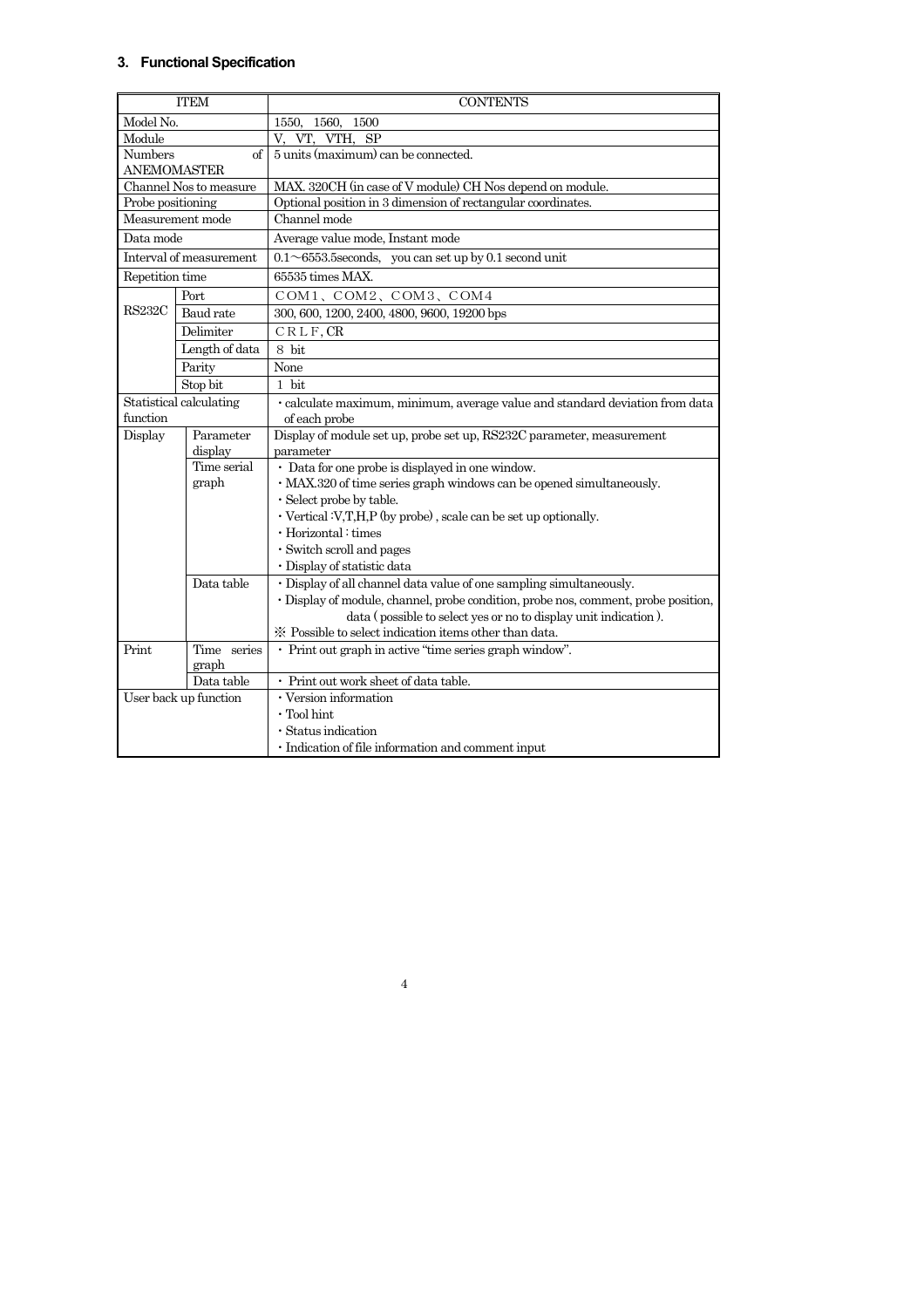## **4. Outline of Software**

## **4.1 Components of Software**

## 1) Components of Software

This software consists of following files.

| Items                  | File name     | Comment                                          |
|------------------------|---------------|--------------------------------------------------|
| Set up program         | Setup.exe     | Program to set up "Multi-channel ANEMOMASTER     |
|                        |               | software for Windows".                           |
|                        |               | Set up program checks PC environment and install |
|                        |               | needed files automatically.                      |
| Main part of soft ware | MAVIEW.exe    | Main part of "Multi-channel ANEMOMASTER software |
|                        |               | for Windows" (executable file).                  |
|                        | SetAmA.bmp    | Bit Map picture data of ANEMOMASTER.             |
|                        | SetAmB.bmp    |                                                  |
|                        | $*$ OCX       | ActiveX control                                  |
|                        | $*$ DLL       | Dynamic link library                             |
| Data file              | ###.KMA       |                                                  |
|                        | $##$ P.TXT    |                                                  |
|                        | $\# \#$ R.TXT |                                                  |
|                        | $#HH$ S.TXT   |                                                  |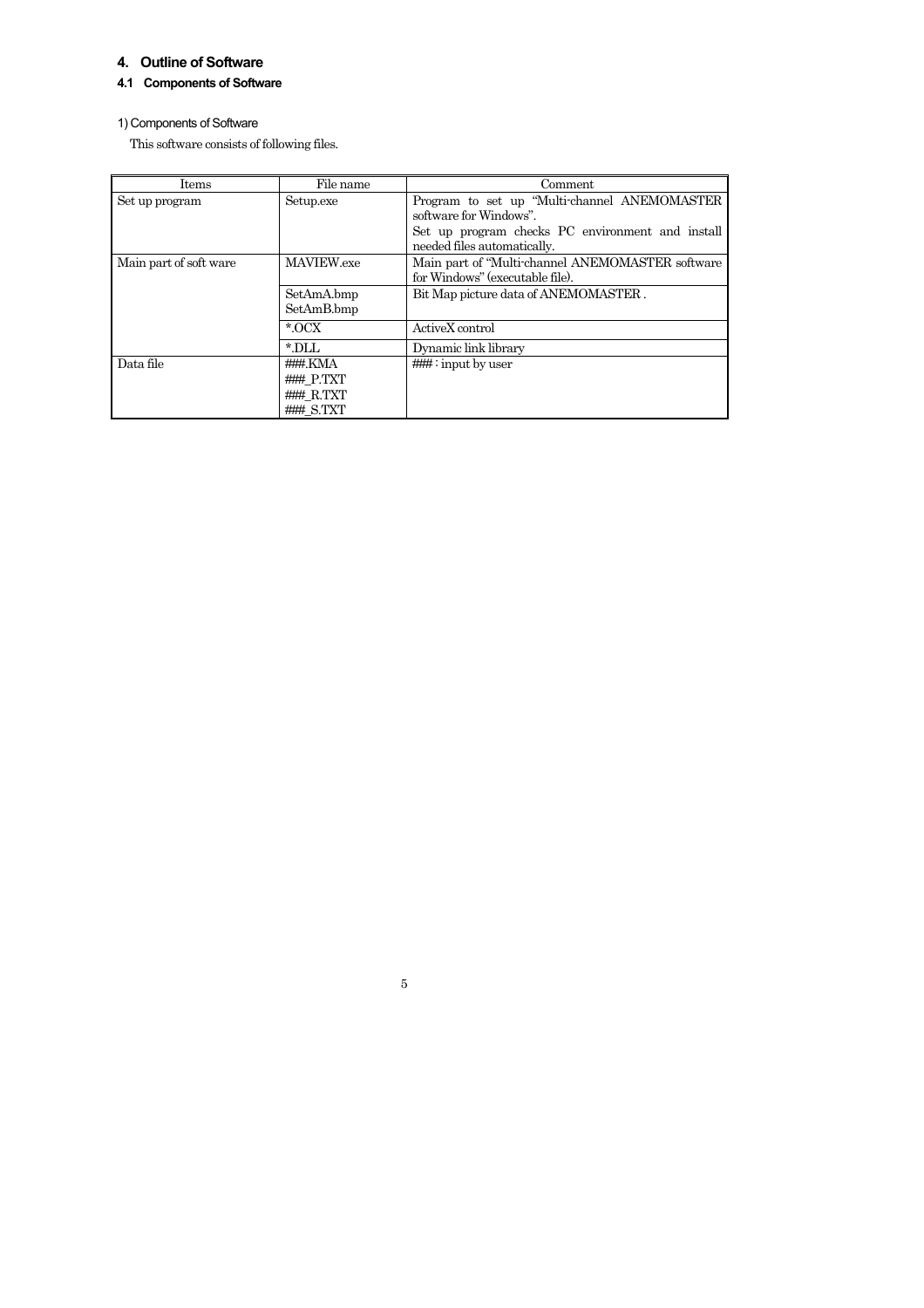| Basic data file     | • File name : ###.KAM                                                                    |
|---------------------|------------------------------------------------------------------------------------------|
|                     | · System : Binary system                                                                 |
|                     | • Contents : File info, system parameter, RS232C parameter, Measure parameter,           |
|                     | Measured time series data, Statistic calculation result                                  |
|                     | *This program does data save, handle data, indication, on the basis of this data file.   |
| Parameter file      | • File name: ### P.TXT                                                                   |
|                     | $\cdot$ System : Text system                                                             |
|                     | Contents: System parameter, RS232C parameter, Measured parameter                         |
|                     | * Formed with basic data file.                                                           |
|                     | * Possible use by table calculation soft in market (ex: Excel).                          |
| Present data file   | • File name: ###. R.TXT                                                                  |
|                     | · System : Text system                                                                   |
|                     | · Contents : Measured time series data (present data)                                    |
|                     | * Formed with basic data file.                                                           |
|                     | * Possible use by table calculation soft in market (ex: Excel).                          |
| Statistic data file | File name: ###_S.TXT                                                                     |
|                     | System : Text system                                                                     |
|                     | Contents: statistics calculation result data                                             |
|                     | * Formed with basic data file.                                                           |
|                     | * Possible use by table calculation soft in market (ex: Excel).                          |
| Condition           | • File name : ###.KMI                                                                    |
| information file    | $\cdot$ System : Binary system                                                           |
|                     | • Contents : File comment, time series graph indication parameter, install location of   |
|                     | ANEMOMASTER on screen, size and location of each window when they                        |
|                     | are opened or finished.                                                                  |
| Revised<br>result   | Execute revise calculation to present data by revise software (option), results will be  |
| data file           | stored in files below. This software can correspond to those files and indicate executed |
|                     | data.                                                                                    |
|                     | 1) $\#$ CMA<br>: Format is the same with ###.KMA                                         |
|                     | 2) $\#$ PC.TXT : Format is the same with $\#$ P.TXT                                      |
|                     | 3) ###_RC.TXT :Format is the same with ###_R.TXT                                         |
|                     | 4) ### SC.TXT : Format is the same with ### S.TXT                                        |

6

### : input by user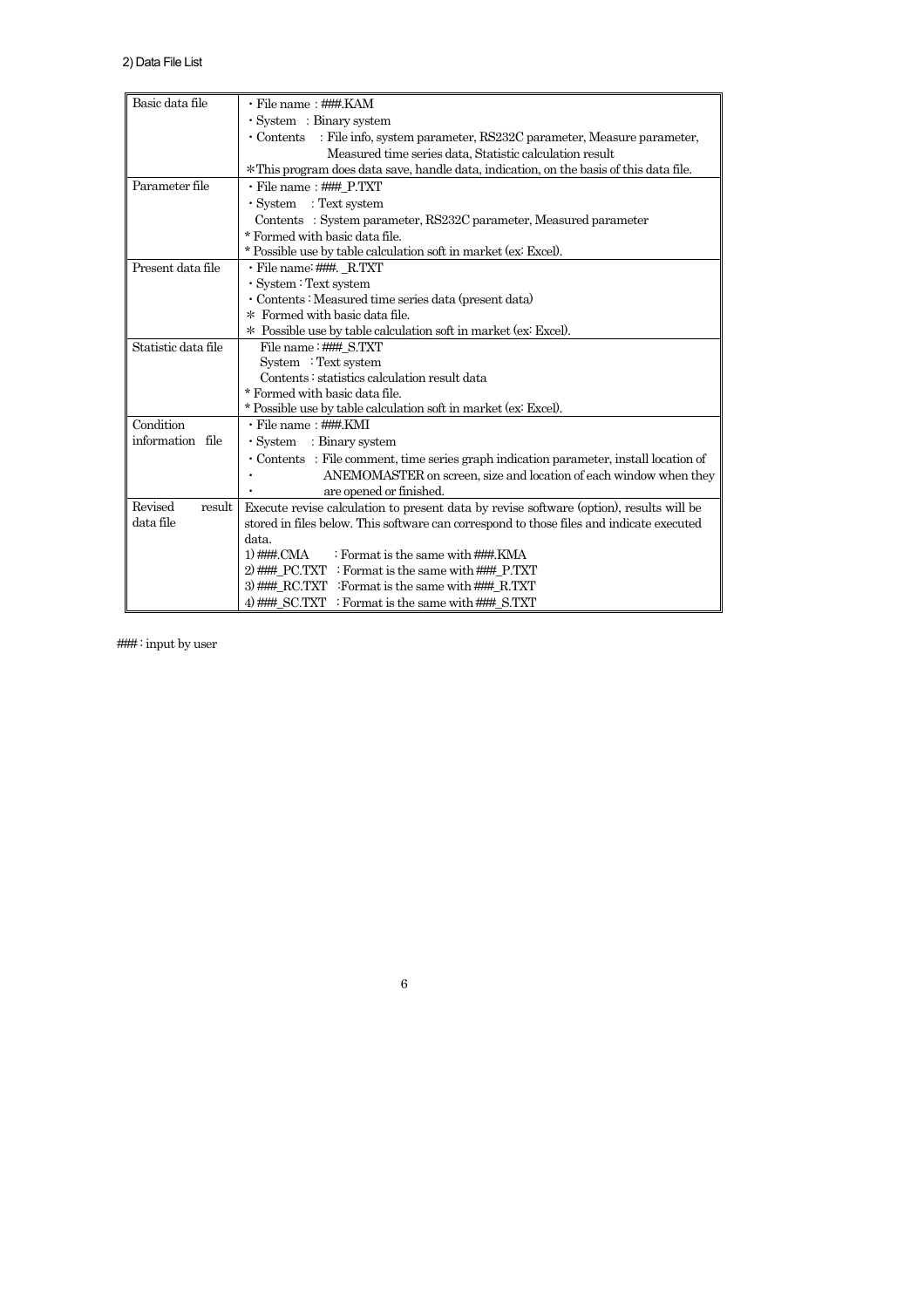#### **4.2 Set up and Delete of Multi-channel ANEMOMASTER Software**

## 1) Set up (install ) of Multi-channel ANEMOMASTER

When you execute "Setup.exe" , set up program will check PC environment and install needed files automatically. Default directory of install destination is " C:¥Program – File¥MAVIEW " . If you want to change destination, click " change directory" button and change directory which is destination of install before start setting up.





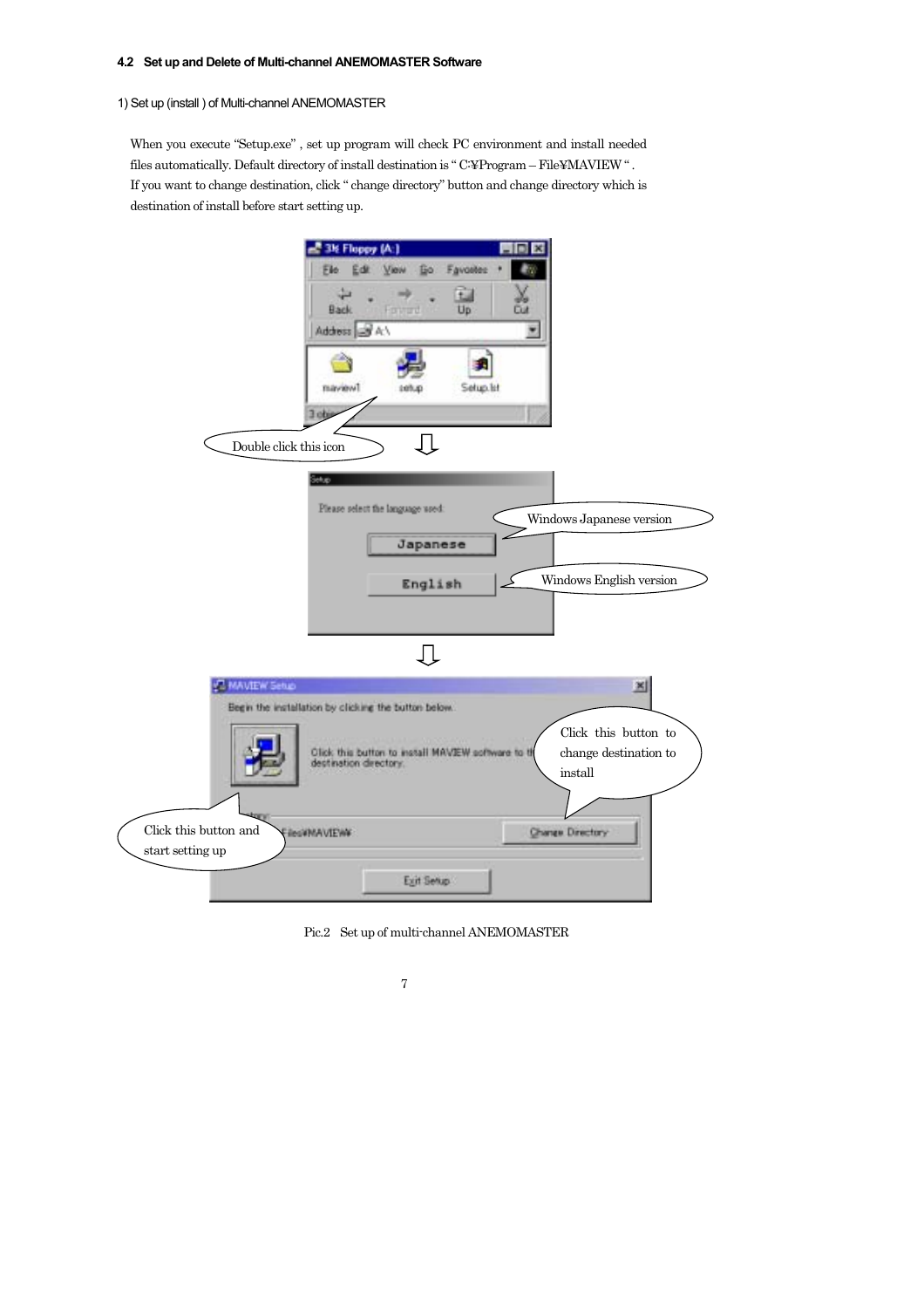You can delete multi-channel ANEMOMASTER soft by " Add/Remove Programs" of "Control Panel".





Pic.3 Delete of multi-channel ANEMOMASTER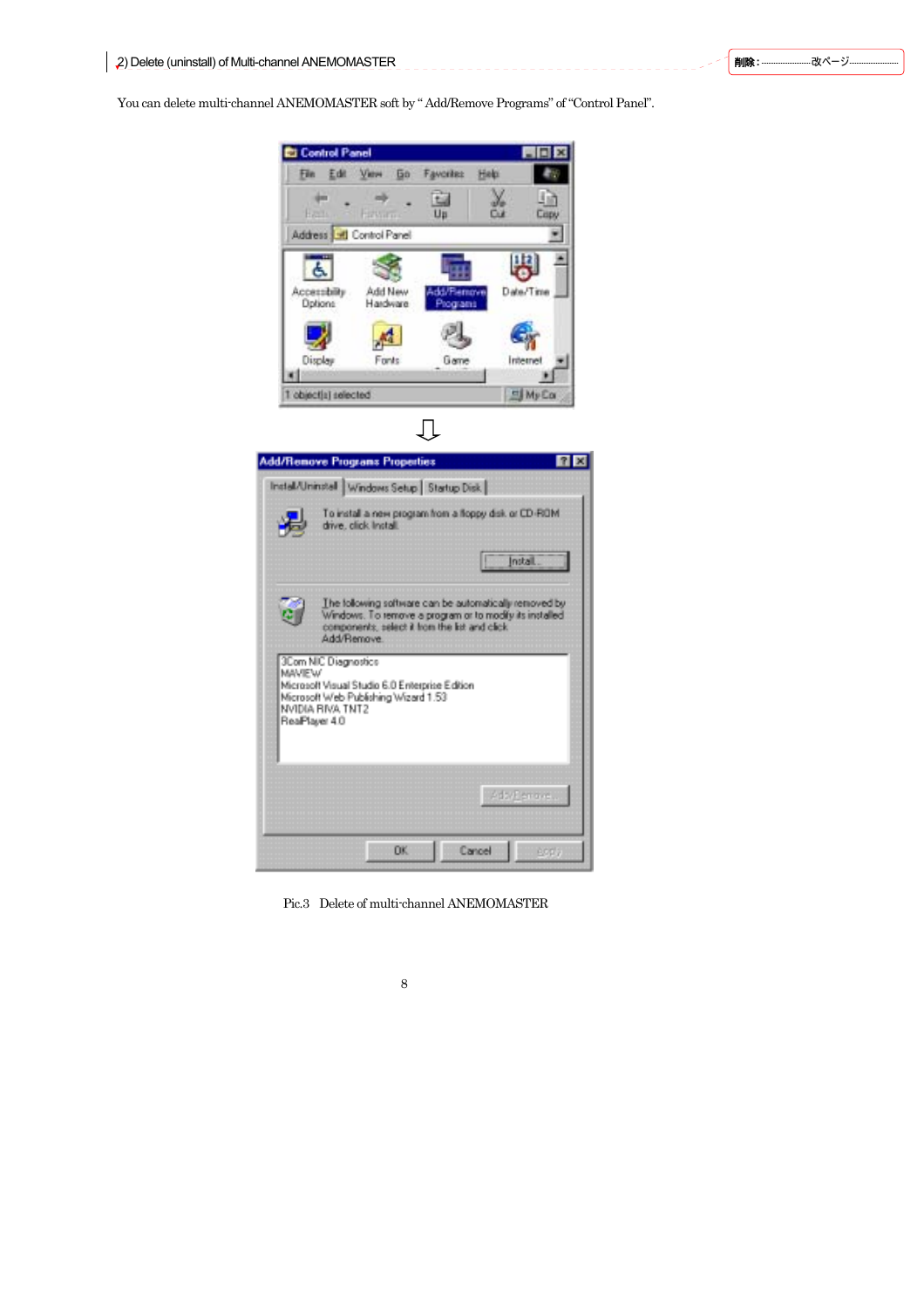#### **4.3 Displays**

This program adopted Multi-document interface ( MDI ). This program opens basic data file ( \*.KMA ) and indicate set up data and measurement data which are stored in files.

More than two basic data files can not be opened simultaneously.

Structure of display is as follows. (Figures in parentheses shows numbers of windows which can be indicated simultaneously.)

9

Index screen [Pic. 4]

#### Windows

- $-Module set up window (1) [Pic. 6, 17]$
- Probe set up window (1) [Pic. 7, 18]
- Module set up indication window (1)
- Probe set up indication window (1)
- RS232C parameter indication window (1)
- Measurement parameter indication window (1)
- Time series graph indication window  $(1\sim)320$  [Pic. 23]
- Data table indication window (1) [Pic. 25]

Dialogue box

- RS232C set up dialogue box [Pic. 9, 19]
- Measurement parameter set up dialogue box [Pic. 10, 20]
- Time series graph indication parameter set up dialogue box [Pic. 21]
- Time series graph : select probe to indicate dialogue box [Pic. 22]
- Data table indication parameter set up dialogue box [Pic. 24]
- Version information dialogue box [Pic. 27]
- File information dialogue box [Pic. 29]
- Message dialogue box [Pic. 30, 31]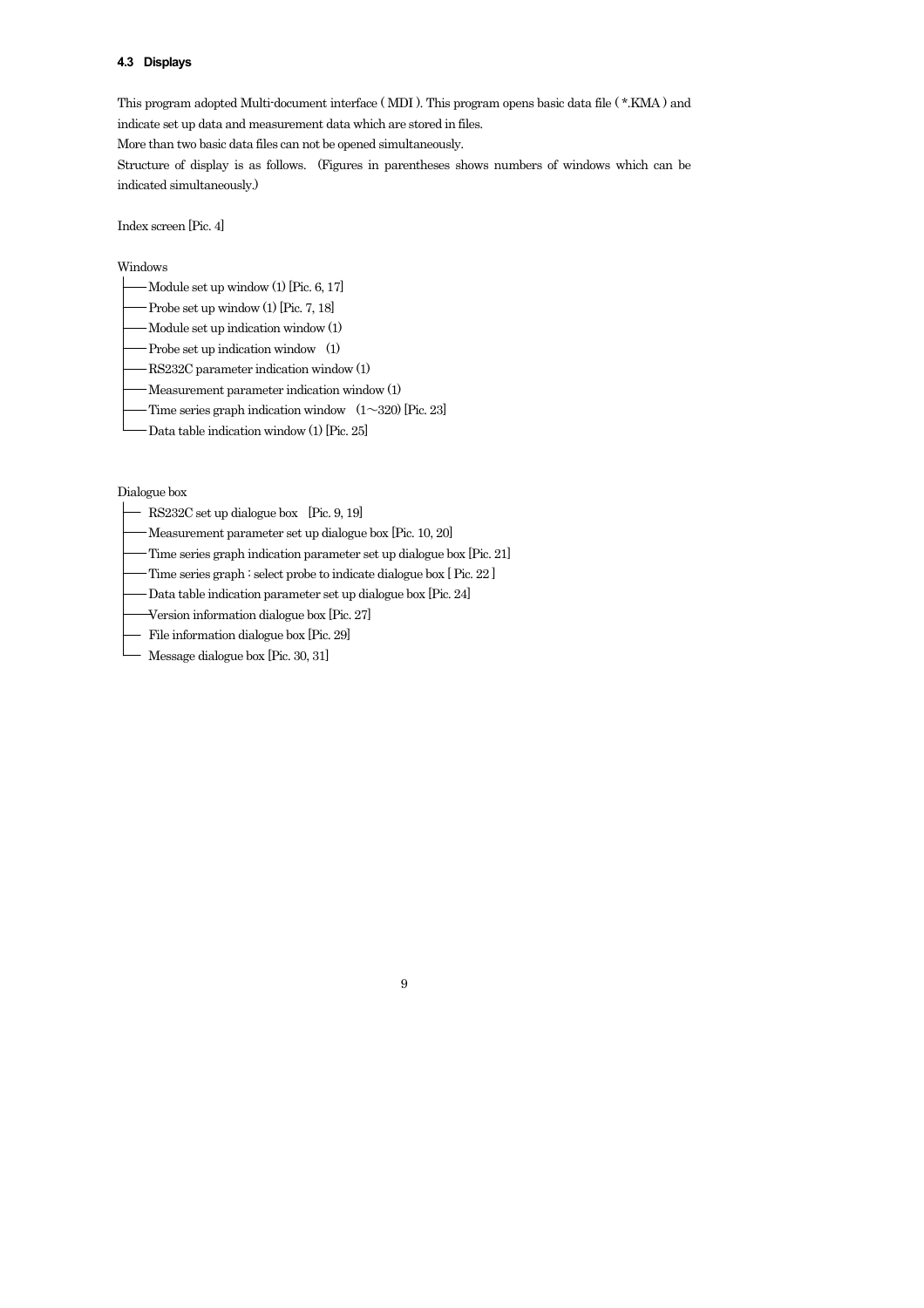## **5. Operation Order**

① Start up program

② Initial screen

 $\rightarrow$  New draw up of data file

Start up operation (Exe.file : MAVIEW.EXE )  $\begin{picture}(20,20) \put(0,0){\dashbox{0.5}(5,0){ }} \thicklines \put(0,0){\dashbox{0.5}(5,0){ }} \thicklines \put(0,0){\dashbox{0.5}(5,0){ }} \thicklines \put(0,0){\dashbox{0.5}(5,0){ }} \thicklines \put(0,0){\dashbox{0.5}(5,0){ }} \thicklines \put(0,0){\dashbox{0.5}(5,0){ }} \thicklines \put(0,0){\dashbox{0.5}(5,0){ }} \thicklines \put(0,0){\dashbox{0.5}(5,0){ }} \thicklines \put(0,0){\dashbox{0.5}(5,$ Multichannel Anemomaster Software for Windows Version 1.21 Copyright (C) 1998-1999 КАNOMAX JAPAN INC. Pic. 4 Index screen 几 Multichennel Anen **LIDIX** Eile Edit Settings Measurement View Options Window Help **New** Other  $\log_{10}$ M 雨而 马马 Otho Open.  $Q$ lose <u>니미지</u> Otri+S Save Save As. File Information  $OnP$ Print  $E_{\rm E}it$ □■  $\frac{\text{Adbres}}{\text{GL}(1550)}$  $\tau$  $\sqrt{8}$  $\sqrt{a}$  $\ddot{\phantom{a}}$ 5  $\delta$  $5F$ ना F **Probes** 니미치 Module CH USE Probe No.  $Counter$ X Y ž Setup  $71\,$ 72 ULMO1 Y3  $\nabla$  Probe No.  $V4$  $\nabla$  Connent  $\boxed{\leftarrow}$ × New file No Data No change

Pic. 5 File menu : New

|  | ۰.<br>٧ |  |
|--|---------|--|
|  |         |  |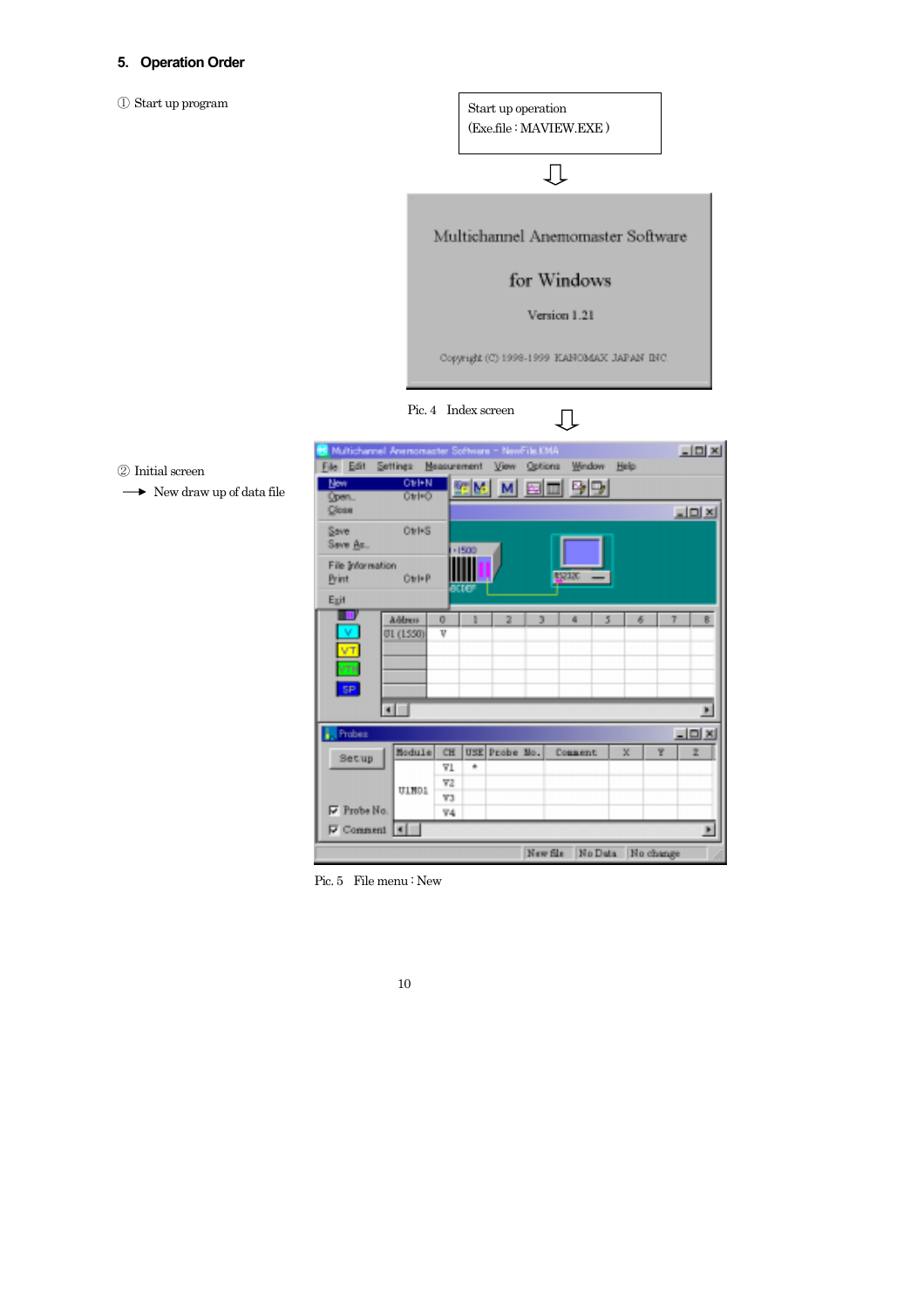| <b>Muturianni Ar</b>  | 巴门                             |                      |           |   | ※ ※ ※ 日面 少早 |   | <b>Here</b>         |   |    |
|-----------------------|--------------------------------|----------------------|-----------|---|-------------|---|---------------------|---|----|
| OR.<br>heroe 1<br>--- | <b>AT 27.00</b>                |                      |           |   |             |   |                     |   |    |
| ÷                     | Abres<br>ITI (1358)<br>0211568 | V <sub>1</sub><br>VI | ŦП<br>FT. | Ω |             | v | VТB                 | ¥ | VI |
| 521<br>Setaug nodelse | $\blacksquare$                 |                      |           |   |             |   | Herda HoDga Nochaus |   |    |

| <b>Hutscheiner Announceder Schleiner</b><br><b>Electrical</b><br><b>EN 3 9 9 7 7 8 8 9 9 9 9 9 9 9 8 9 8 9 9 8 9 9 8 9 8 9 8 9 8 9 8 9 8 9 8 9 8 9 8 9 8 9 8 9 8 9 8 9 8 9 8 9 8 9</b> | Settings            |           | <b>Mousswanner</b> | View.            |   | r Mil. – Histor social<br>Options Wednes Help |   |                                  |            |   |
|----------------------------------------------------------------------------------------------------------------------------------------------------------------------------------------|---------------------|-----------|--------------------|------------------|---|-----------------------------------------------|---|----------------------------------|------------|---|
| OF.                                                                                                                                                                                    | Bodulz <sup>1</sup> |           |                    | ER USE Poste Boy | × |                                               | τ | <b>Rodule</b>                    | œ          | ш |
|                                                                                                                                                                                        |                     | v.        | $\overline{a}$     |                  |   |                                               |   |                                  | VI).       |   |
| Cause L.                                                                                                                                                                               | <b>DOMEST</b>       | 17        | $\sim$             |                  |   |                                               |   | <b>SURRE</b>                     |            |   |
| <b>P Pulletto</b>                                                                                                                                                                      |                     | 'n<br>tit |                    |                  |   |                                               |   |                                  | 772        |   |
| Cenners:                                                                                                                                                                               |                     | VIH       |                    |                  |   |                                               |   |                                  | SEL.       |   |
| P Postes                                                                                                                                                                               | 01803               |           |                    |                  |   |                                               |   | 11314                            | 392        |   |
| Unit:                                                                                                                                                                                  |                     |           |                    |                  |   |                                               |   |                                  |            |   |
| <sup>ST</sup> and                                                                                                                                                                      |                     | Y1        |                    |                  |   |                                               |   |                                  | mι         |   |
| FШ                                                                                                                                                                                     | <b>ULBOS</b>        | V1        |                    |                  |   |                                               |   |                                  |            |   |
|                                                                                                                                                                                        |                     | 83        |                    |                  |   |                                               |   | TURNS                            | <b>TTZ</b> |   |
|                                                                                                                                                                                        |                     | 14        |                    |                  |   |                                               |   |                                  |            |   |
|                                                                                                                                                                                        | <b>MEIL</b>         |           |                    |                  |   |                                               |   |                                  |            |   |
| <b>Betwar problem</b>                                                                                                                                                                  |                     |           |                    |                  |   |                                               |   | Her fis So Dets Funneter changed |            |   |

Pic. 7 Probe set up screen  $\overline{\mathbb{L}}$ 

 $\frac{1}{2}$   $\frac{1}{2}$   $\frac{1}{2}$ EM Edit **Seit Golfman Media** w District @ B/ **ALLEY MILLION** 뇌미치 Ξ 溫 ł **Wash!** Me<br>Me Ang 籀 ×. 調 Davor  $120$ ä in 200 **COL**  $300$ **Burgle Ro** H  $-10$ Handardo) Air Tida (da (T)  $\frac{1}{2}$ пī Jura # stale) **CI THE Frobe Bu. Tars** tale IX THE Frains Be  $\ddot{\cdot}$  $\frac{1}{2}$ 性物性  $_{\rm unrec}$   $_{\rm vrr}$  . tums ď **NEG** <sup>2</sup> Salph No T œ New Re No Date Permeter dosages

Pic. 8 Data indication screen

| . . |  |
|-----|--|
|     |  |



⑤ Open data indication windows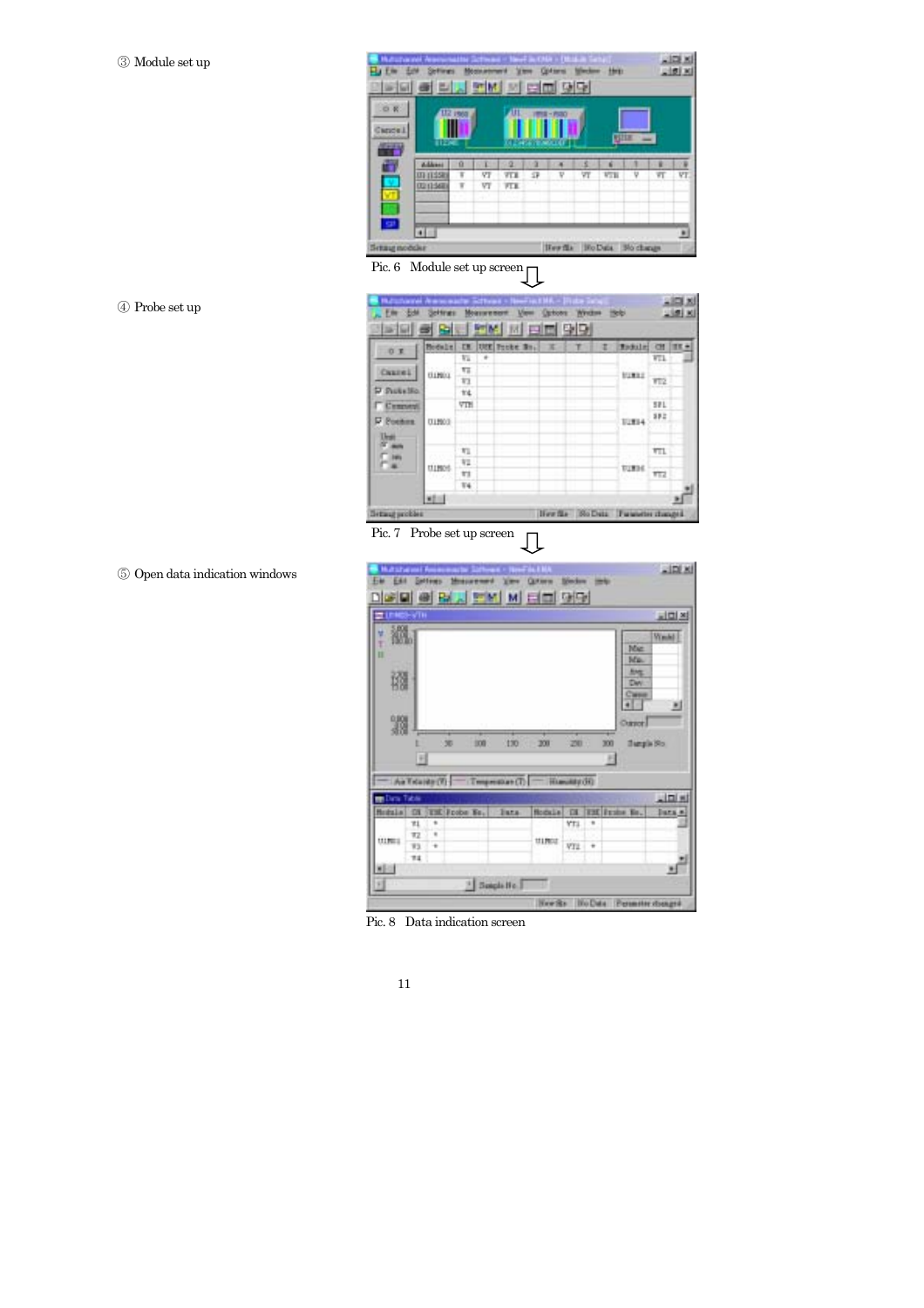| RS232c Parameter Edit |      |         |
|-----------------------|------|---------|
| Port:                 | COMI |         |
| Boud Rate: 3600       |      | Cance I |
| Delimiter:            | CR.  |         |

Pic. 9 RS232C set up dialogue box

Л

⑦ Measurement parameter set up

\*Click start measurement button of

measurement parameter set up dialogue box

|  | <b>B. Harchard Amonsolie School - Next to LNA</b> |  |  |  |
|--|---------------------------------------------------|--|--|--|
|  | Etc Etc Schem Museument Vere Grien Weder this     |  |  |  |
|  | <b>DISK &amp; BELLEVILLE &amp; BELLEVILLE</b>     |  |  |  |

Pic. 10 Measurement menu

⑧ Start measuring

**Measurement Faris** Instant F Data Mode Hou Minute 田 田田 Simpling Internal  $\sqrt{6}$ ₩ E 田 国口 굘 C. Meanment Time Б G Number of Repetitions: [1] 囹 Hearure Cancel

Pic. 11 Measurement parameter set up dialogue box

⑨ Take in data



12 Pic. 12 Time series graph and table indication ( during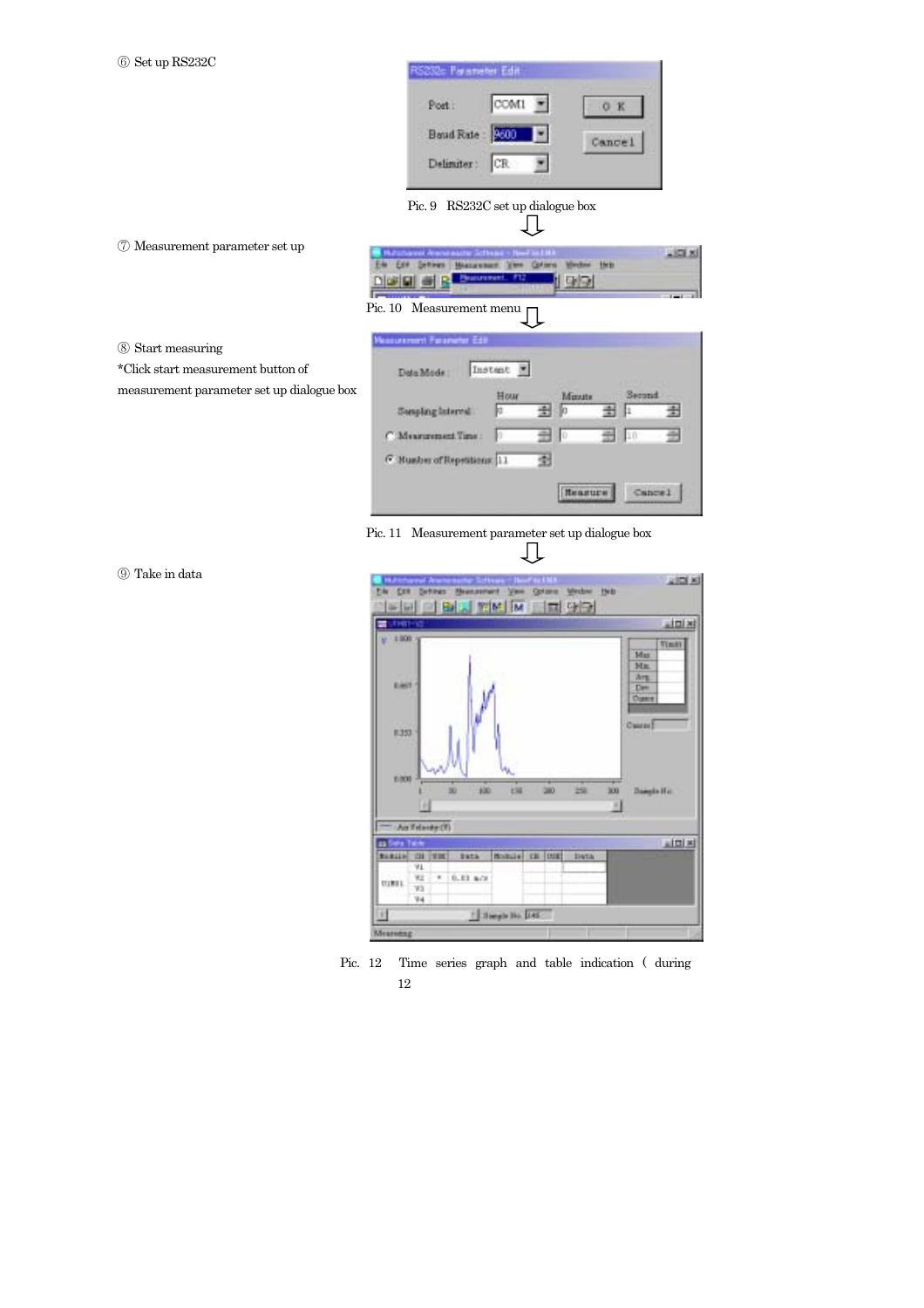#### measurement )

- ⑩ Data display after finished data take-in
- ※ Possible to indicate previous measurement data again.

| जाना-ज                       |                  |                        |               |         |                |      |   |                                    | $=1018$                                                    |
|------------------------------|------------------|------------------------|---------------|---------|----------------|------|---|------------------------------------|------------------------------------------------------------|
| $1000 -$<br>0.000            |                  |                        | OS.           |         |                |      |   | Maz<br>Mm<br>A <sub>7</sub><br>Dee | <b>TEmitt</b><br>134<br>bit<br>BJ4<br>1003<br>Digeor 11.14 |
| 0.000                        | 981              | $\left  \cdot \right $ | 990<br>1000   | 1858    | 1100           | 1130 |   | Cascas 2020<br>1308<br>츼           | Sample Ho.                                                 |
|                              | :Air Felaigy (F) |                        |               |         |                |      |   |                                    |                                                            |
| 11 Des Tale<br><b>Budule</b> | œ                |                        |               | Darte.  | <b>Estable</b> | m    |   |                                    | 지미성<br>Data                                                |
|                              | 71               | ٠                      | TIE Frabe Br. | 3.12.67 |                | VIII | ۳ | EM Praise Ho.                      | 3.09 k/s                                                   |
|                              | 72               | ٠                      |               | 9.13.87 |                |      |   |                                    | 27.6 E                                                     |
| <b>DIMIL</b>                 | wa<br>74.4       |                        |               |         | tuma           |      |   |                                    | 45.7 VRK                                                   |

 Pic. 13 Data display after finished data take-in 几

| 11) Data storage | Ein Ett Schnes Hessasswel Ven<br>Options<br>Colett<br><b>Simus</b>                 | Widow Holz-                 |
|------------------|------------------------------------------------------------------------------------|-----------------------------|
|                  | Chiro<br>Open.                                                                     | 胆                           |
|                  | Cluse                                                                              | 同国区                         |
|                  | <b>CHAS</b><br>Sant Br.                                                            | Visikl                      |
|                  | File Schormshire                                                                   | Mar<br>134                  |
|                  | OHH<br>frow.                                                                       | Min.<br>UIL<br>0.14<br>Ang: |
|                  | <b>Egit</b>                                                                        | Dec<br>0.062                |
|                  | 1. Califyzarion: FilmshipMAUED@aux080818.K3%A<br>2 OWNSELL FROM MANESWALKSTZZTANIA | Owne 0.34                   |
|                  | Pic 14 File menu                                                                   |                             |
|                  | <b>Lave Av</b>                                                                     | EE                          |
|                  | Seem Jose                                                                          | 国内团团团                       |
|                  | in test OW                                                                         |                             |



Pic. 15 Name and save file

⑫ Finish program : Select "Close" of file menu and finish the program.

| I  |
|----|
| ۰, |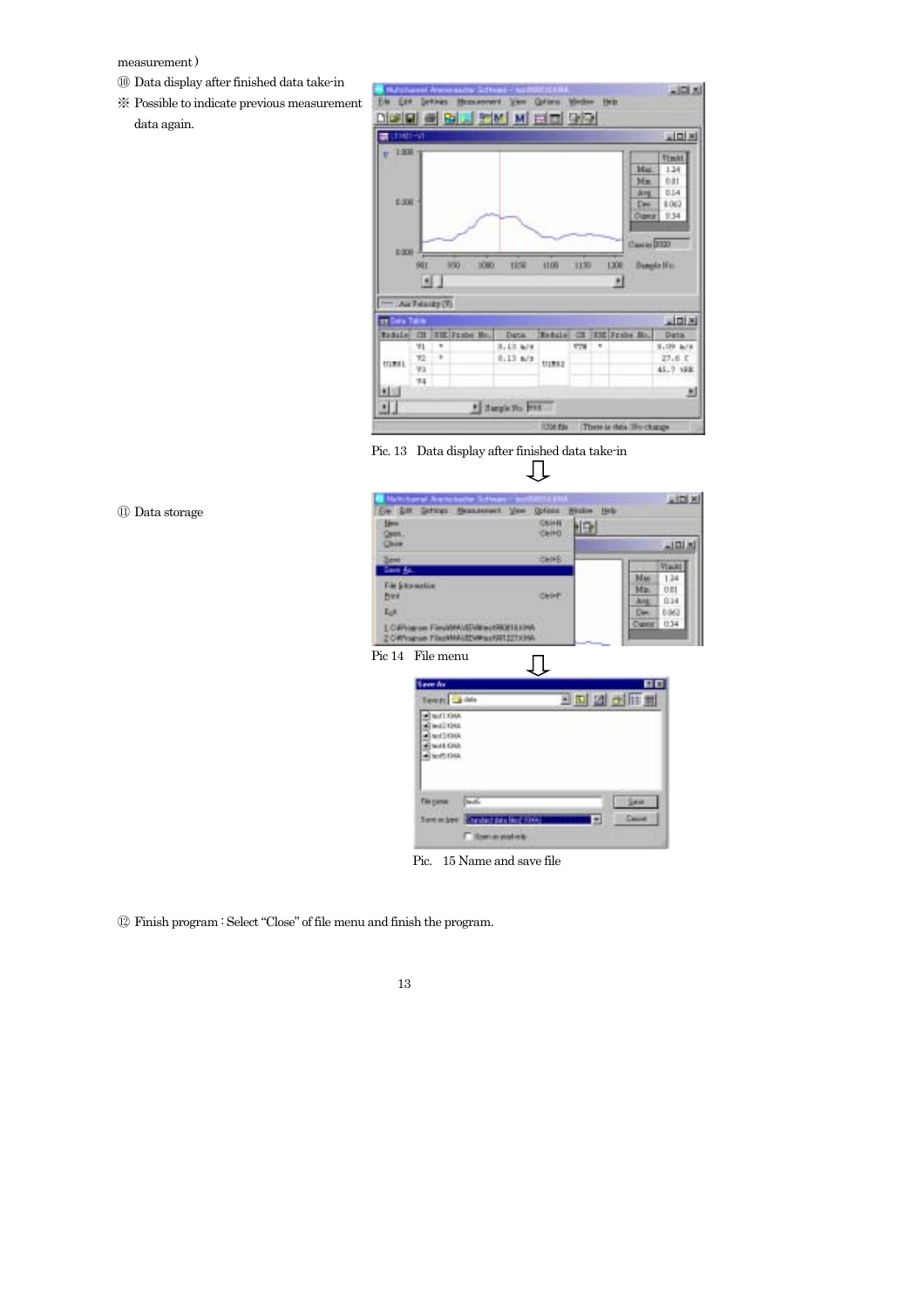#### **6. Operation Explanation**

## **6. 1 Structure of Display**



Pic. 16 Structure of display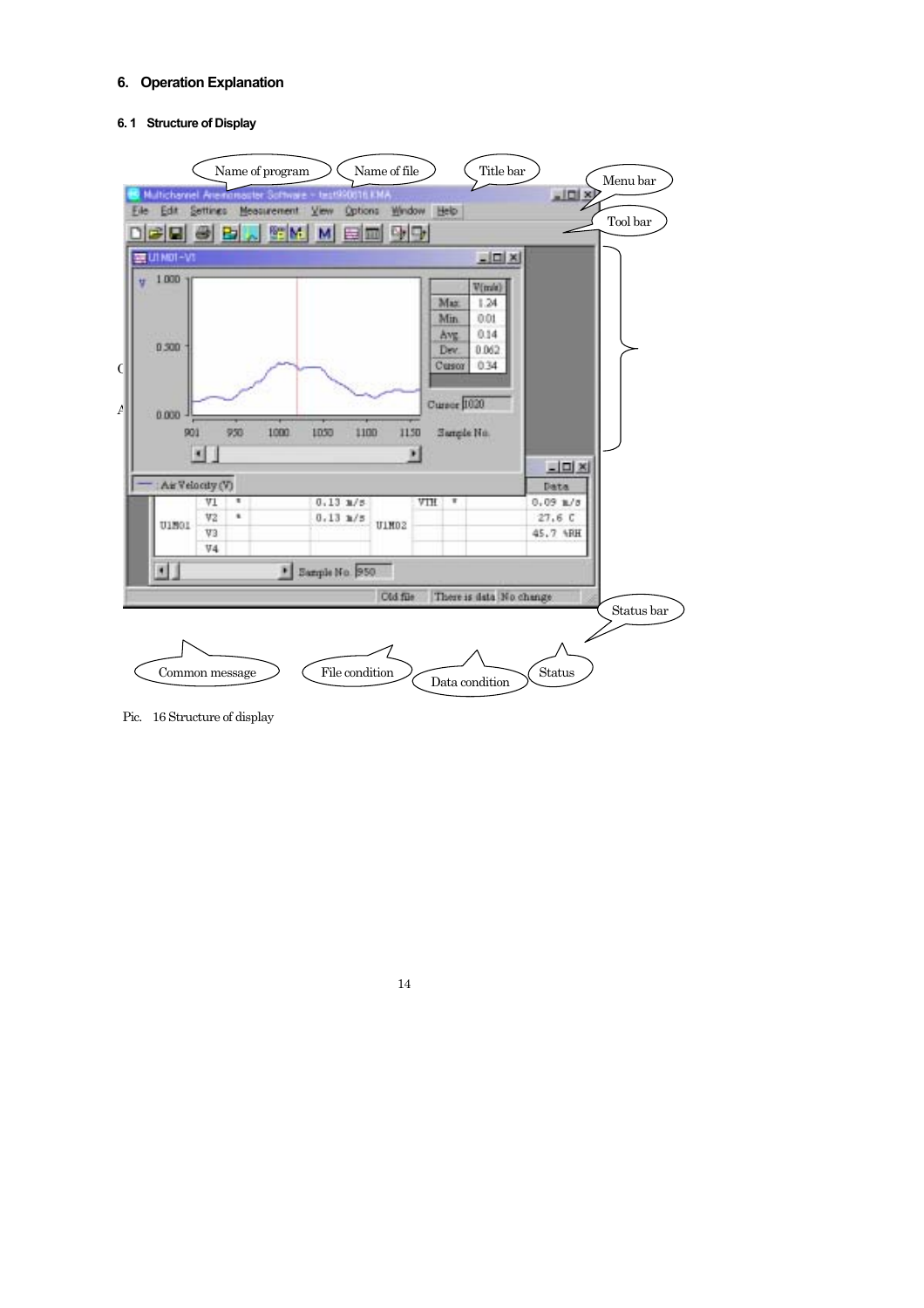#### **6.2 Module Set up**



Pic. 17 Module set up window

You can add module and main part by clicking module icon or main part of ANEMOMASTER in module box.

You can move main part of ANEMOMASTER to optional position in set up area by mouse dragging.

z To delete register of module or main part of ANEMOMASTER, select NULL from combo box.

Set up items

| Model No. of ANEMOMASTER         | 1550.<br>1560.<br>1500 |
|----------------------------------|------------------------|
| Module type                      | VT.<br>VTH.            |
| Numbers of ANEMOMASTER main body | Maximum 5 units        |

\* NULL : No module attached

<sup>15</sup>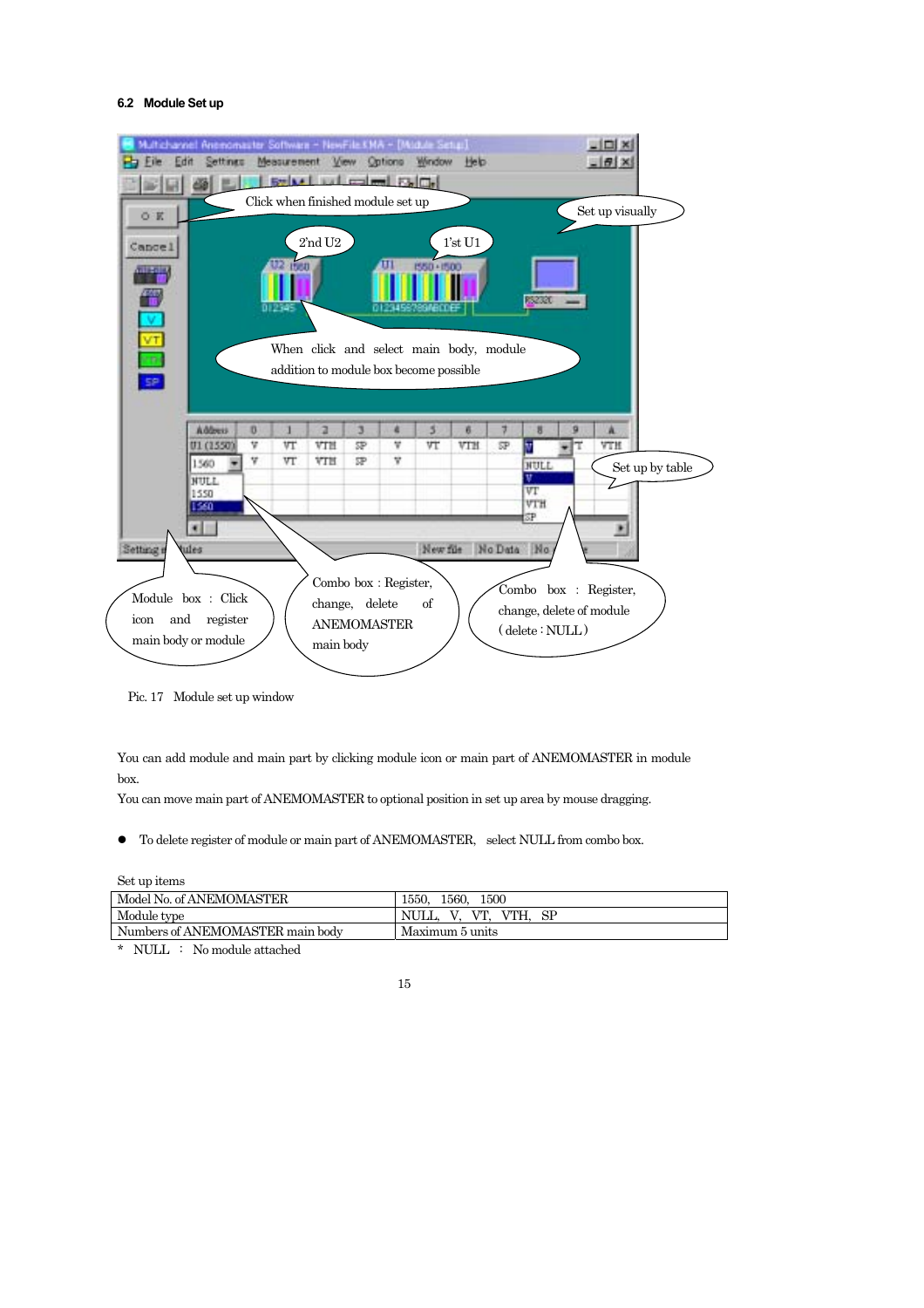## **6.3 Probe Set up**

|              | 0.8                  | Module | CH             |        | USE Probe No.     | 미 만단<br>Comment        | ×         | Y  | z | Module | CH  | USE<br>٠    |
|--------------|----------------------|--------|----------------|--------|-------------------|------------------------|-----------|----|---|--------|-----|-------------|
|              |                      |        | V1             | ٠      | 2313              | Probe #1               | 10        | 10 | 5 |        | YT1 | ٠           |
| Select items | Cancel               | UIMD1  | V2             | ٠      | 2314              | Probe #2               | 20        | 10 | 5 | U1N02  |     |             |
| to input     |                      |        | V3             | ٠      | 2315              | Probe #3               | 30        | 10 | 5 |        | VT2 | ٠           |
|              | Probe No.            |        | V4             | ٠      | 2316              | Probe #4               |           |    |   |        |     |             |
|              | V Connent            |        | VTH            | ٠      |                   |                        |           |    |   |        | SPI | ٠           |
|              | <b>P</b> Fosition    | ULMD3  |                |        |                   |                        | Key input |    |   | U1MD4  | 5P2 |             |
|              | Unit                 |        |                |        |                   |                        |           |    |   |        |     |             |
|              | $G$ and              |        | V1             | ×      |                   |                        |           |    |   |        | YT1 | ×           |
|              | $C$ on<br>$\Gamma$ m |        | VZ             |        |                   |                        |           |    |   |        |     |             |
|              |                      | UIMDS  | V3             | ۰      |                   |                        |           |    |   | UINDS  | VT2 |             |
|              |                      |        | V4             |        |                   |                        |           |    |   |        |     |             |
| Select unit  |                      |        | VTH            |        |                   |                        |           |    |   |        | SP1 | $\pmb{\pi}$ |
|              |                      | U1N07  |                |        |                   | You can change "*" and |           |    |   | UIMOS  | 5P2 | r           |
| of position  |                      |        |                |        | "Blank " by click |                        |           |    |   |        |     |             |
|              |                      |        | $v_1$          | $\tau$ |                   |                        |           |    |   |        | V71 | $\pmb{\pi}$ |
|              |                      |        | V <sub>2</sub> | ۰      |                   |                        |           |    |   |        |     |             |
|              |                      | UlMO9  | VЗ             |        |                   |                        |           |    |   | UIMIO  | VT2 | ٠           |
|              |                      |        | V4             |        |                   |                        |           |    |   |        |     |             |
|              |                      |        | VIH            |        |                   |                        |           |    |   |        | 571 |             |

Pic. 18 Probe set up window

## $\bullet$  Items to input

|                |                   |                                                  | Connect condition (USE): $\bigcirc$ : Connect, $\times$ : Disconnect (change by click or <enter> key)</enter> |
|----------------|-------------------|--------------------------------------------------|---------------------------------------------------------------------------------------------------------------|
| Probe No.      |                   | : Value or Alphabet of 4 digits (Key input)      |                                                                                                               |
| Probe comment  |                   | : Characters of 10 digits (Key input)            |                                                                                                               |
| Probe position |                   | $\div$ Set up by key Input format is as follows  |                                                                                                               |
|                | Unit of mm : XXXX |                                                  |                                                                                                               |
|                |                   | Unit of cm $\therefore$ XXXX or XXX.X            |                                                                                                               |
|                |                   | Unit of $m = \frac{1}{2}$ XXXX or XXX.X or XX.XX |                                                                                                               |
|                |                   |                                                  |                                                                                                               |

 $\bullet$  Select items to input

You can select items to input such as "Probe No" "Probe comment" "Probe position" by check box.

 $\bullet$  Select units of position

You can select units of position from " mm, cm, m " by option button.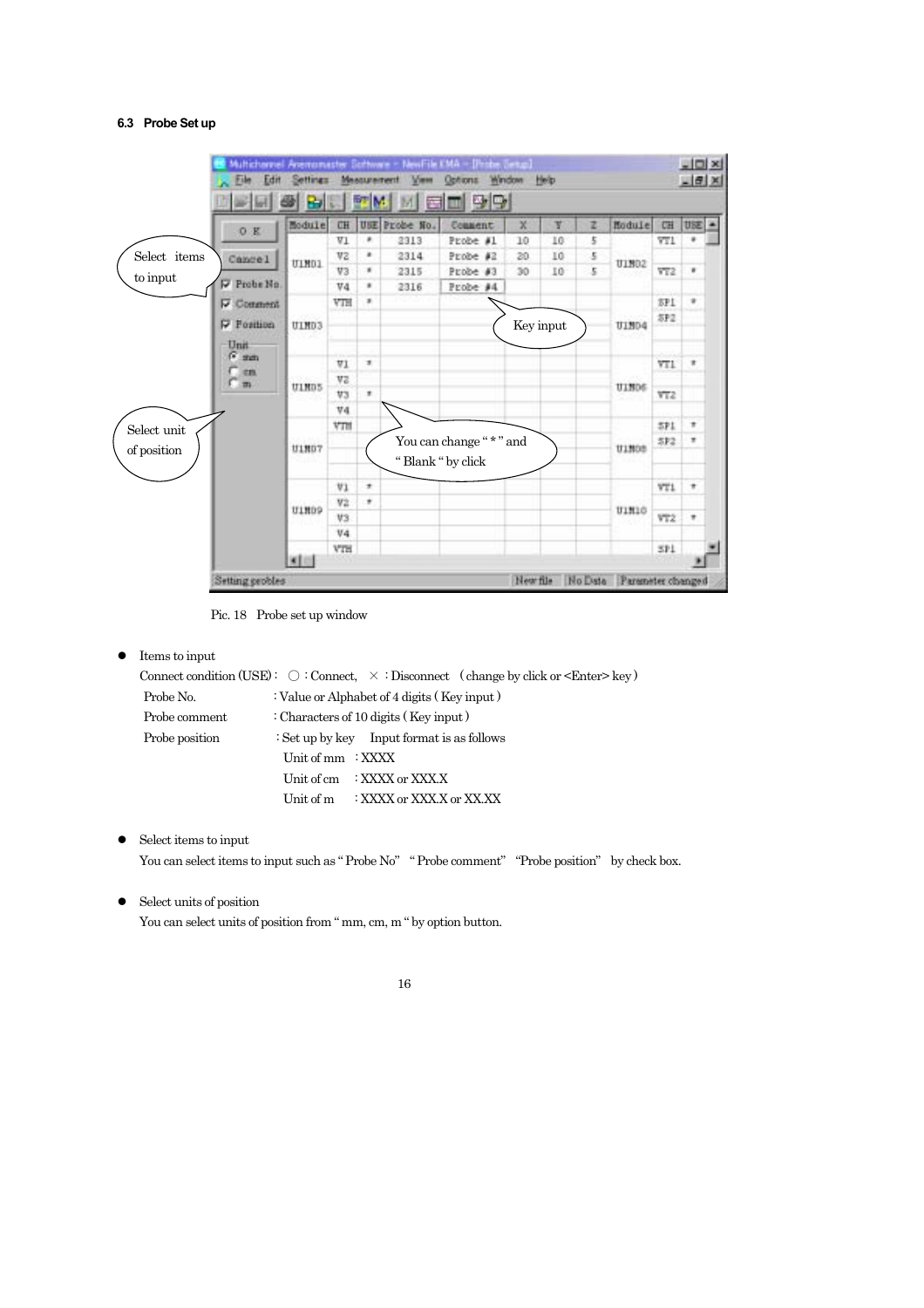## **6.4 RS232C Set up**



Pic. 19 RS232C set up dialogue box

Select contents below from combo box.

| Correspondence port | COM <sub>1</sub><br>COM2, COM3, COM4                             |
|---------------------|------------------------------------------------------------------|
| Baud rate           | 9600.<br>600.<br>4800.<br>19200<br>300.<br>1200.<br>2400.<br>bps |
| Delimiter           | <b>CRLF</b><br>CR.                                               |

\* When you set up correspondence condition, confirm if it corresponds to ANEMOMASTER main body.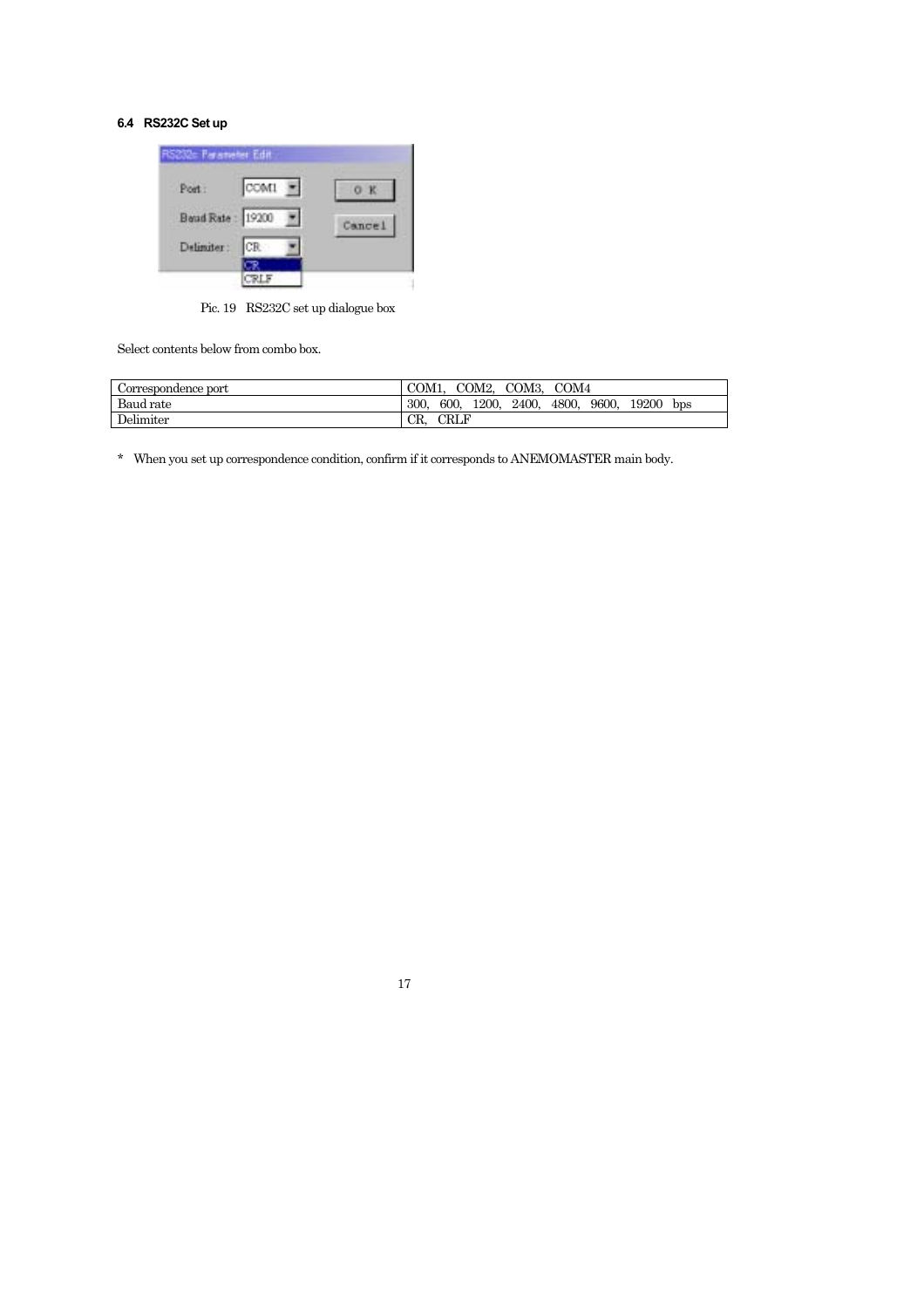## **6.5 Measurement Parameter Set up**

| Measurement Parameter Edit                                                                                     |           |   |              |        |  |
|----------------------------------------------------------------------------------------------------------------|-----------|---|--------------|--------|--|
| Data Mode                                                                                                      | Instant + |   |              |        |  |
| Sampling Interval:                                                                                             | Hour      |   | Minute<br>lЮ | Serond |  |
| C Measurement Time:                                                                                            |           |   |              | 10     |  |
| Number of Repetitions: 11                                                                                      |           | ÷ |              |        |  |
| Possible to select<br>measurement times<br>Pic. 20 Measurement parameter set up dialogue box<br>or repeat time |           |   | Measure      | Cancel |  |

Set up contents below.

| Measurement mode             | Fixed to channel mode                                               |
|------------------------------|---------------------------------------------------------------------|
| Data mode                    | Possible to select average mode (Average) or Instant mode (Instant) |
| Interval of measurement time | $0.1 \sim 6553.5$ seconds, possible to set by every 0.1 second      |
| Repeat times                 | Maximum 65535 times                                                 |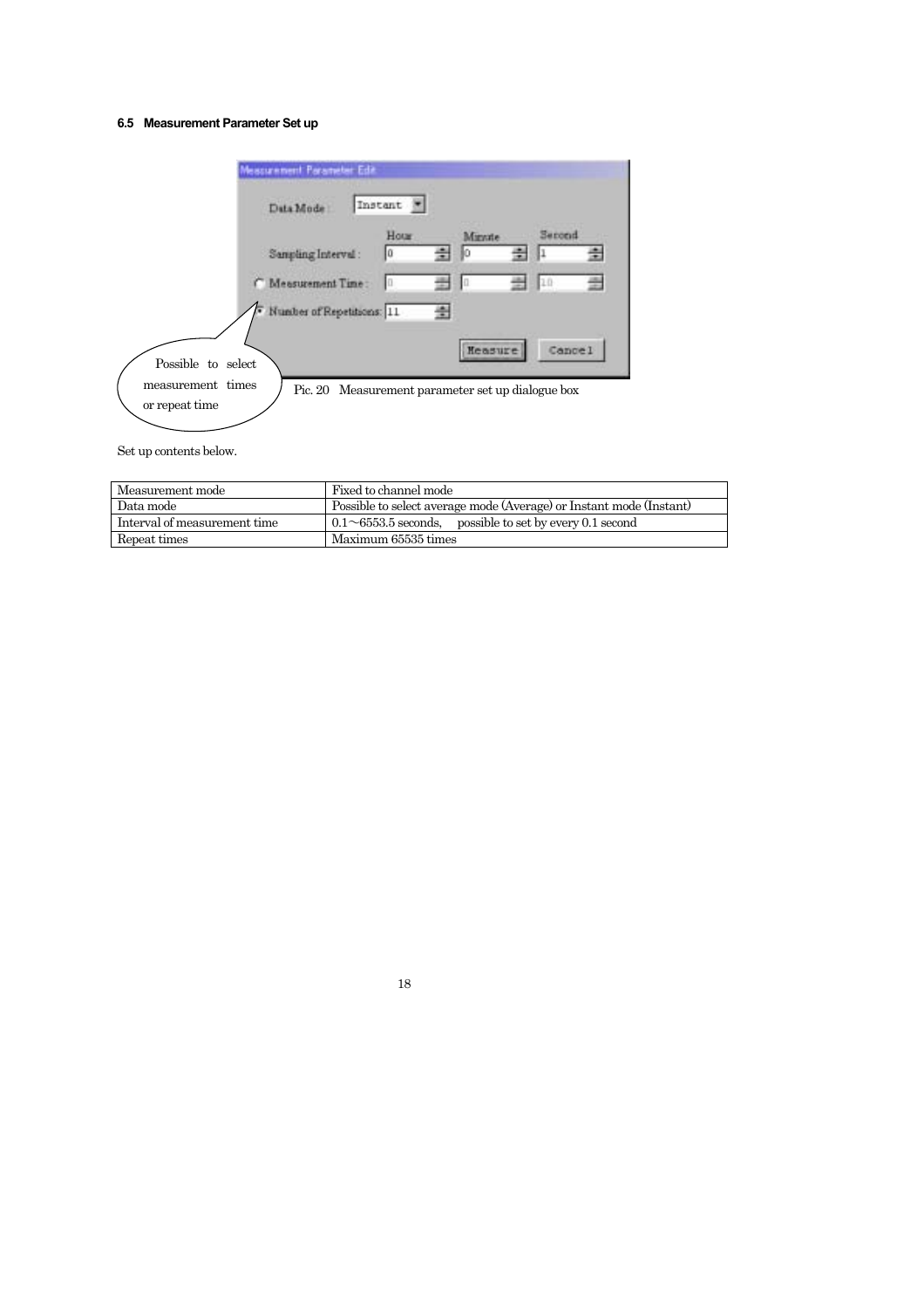#### **6.6 Time Series Graph**

1) Time series graph indication parameter set up

| Time Series Graph Parameter Edit<br>Vertical Ams             | Homzontal Ams                                           |
|--------------------------------------------------------------|---------------------------------------------------------|
| Min.<br>Max<br>IO. 3<br>Vision:<br>30<br>T(C)                | <sup>6</sup> Sample No.<br>C. limma<br>C Heur.          |
| 50<br>100<br>H/%RH)<br>$-5.5$<br>$P(\mathbf{1}P \mathbf{d})$ | $C$ items.<br>C SHOP<br>When you click, dialogue box to |
| Displayed Probe                                              | select probe to display will appear                     |

Pic. 21 Time series graph indication parameter set up dialogue box

Set up vertical and horizontal line of time series graph, and select probe to display.

| Air velocity: $0\sim 90$ m/s | Temperature: $-50\sim600^{\circ}$ C |
|------------------------------|-------------------------------------|
| Humidity : $0 \sim 100\% RH$ | : $-6 \sim 6kPa$<br>Pressure        |

2) Select probe to display



Pic. 22 Time series graph – select probe to display dialogue box

You can select only one probe to display time series graph. To display time series graph on probes in plural, Repeat "select probe to display" and open graph indication windows in plural.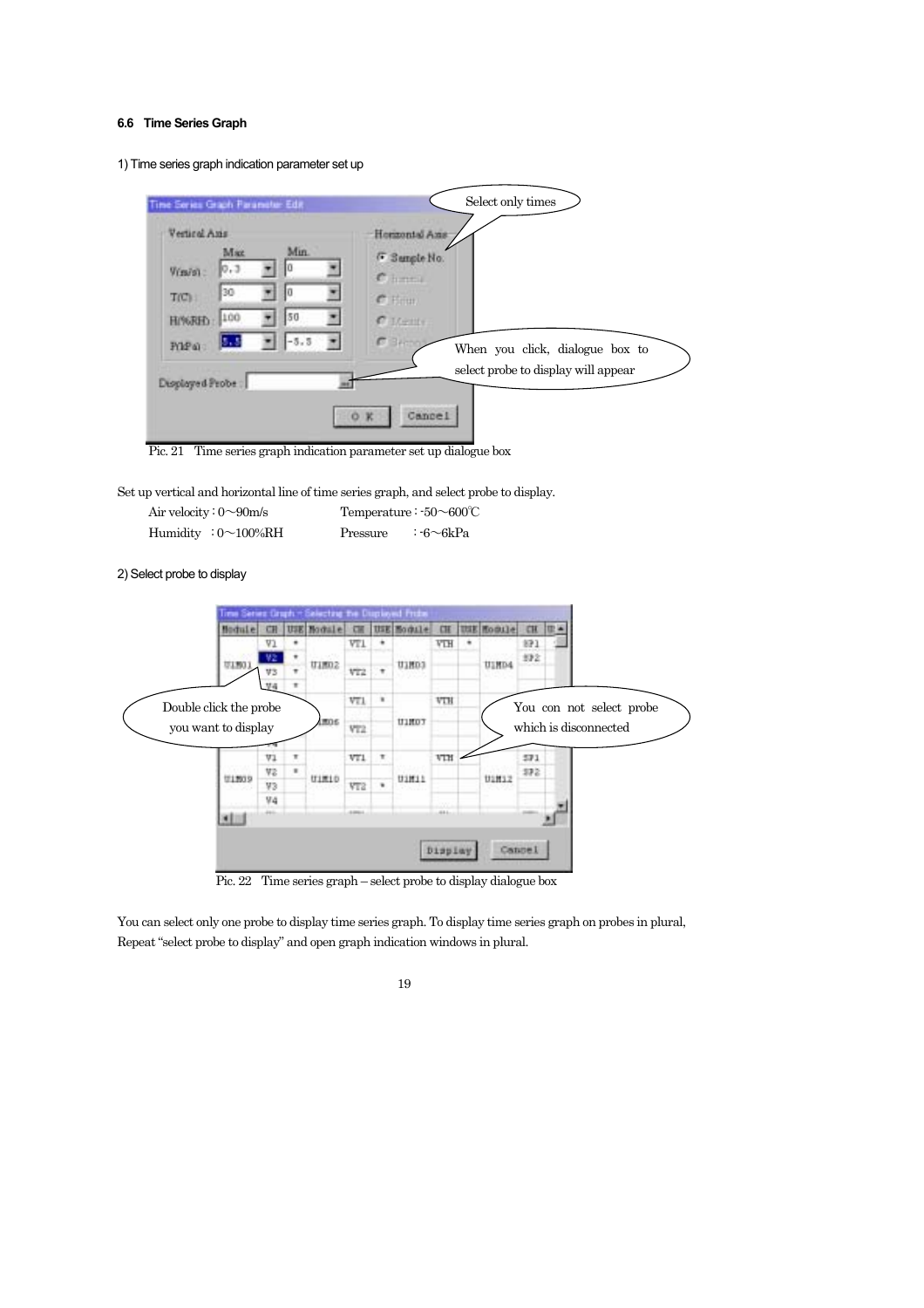#### 3) Time series graph indication window



Pic. 23 Time series graph indication window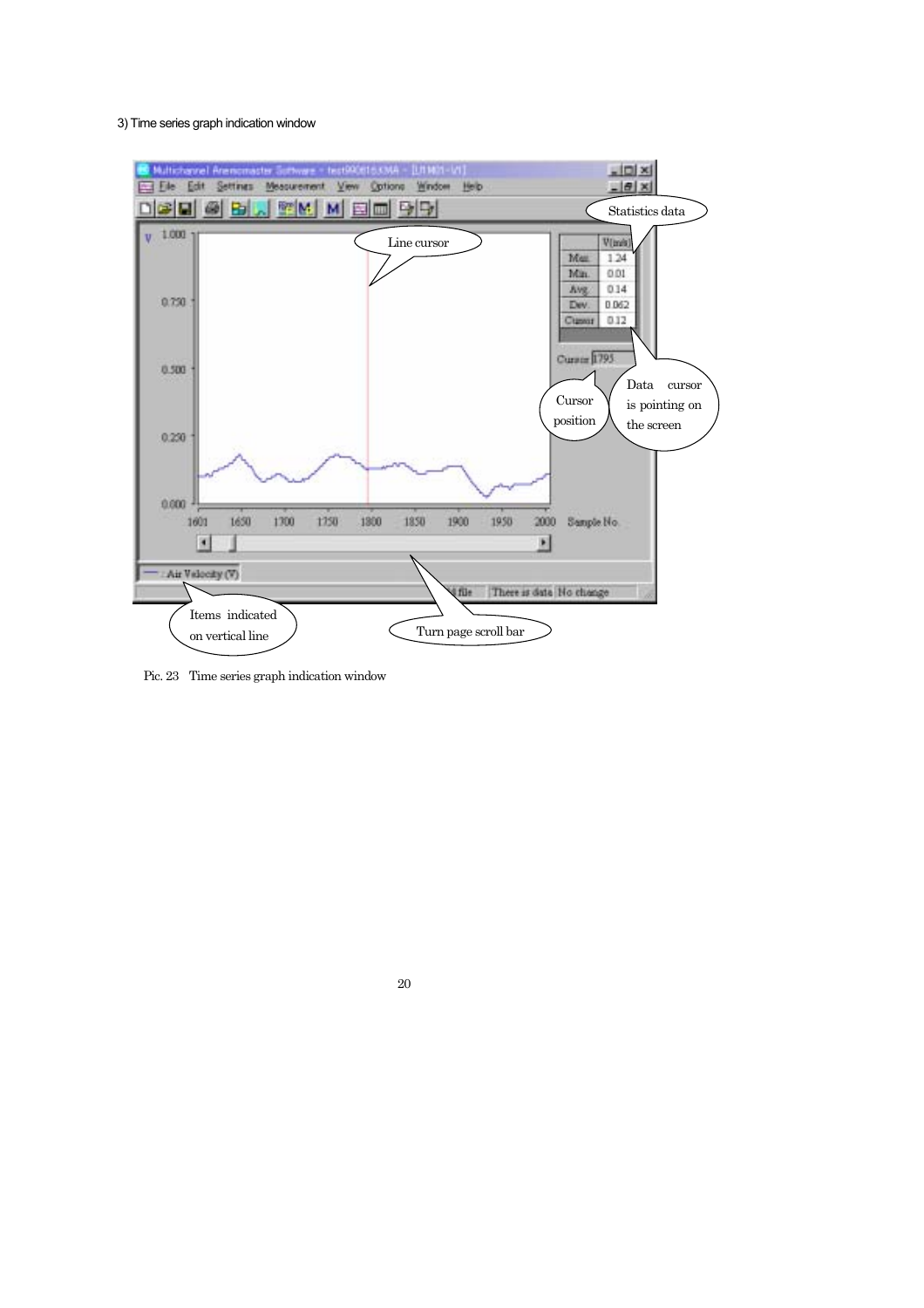## **6.7 Data Table Display**

1) Set up data table indication parameter



Pic. 24 Data table indication parameter set up dialogue box

2) Data table indication window

| Data               | <b>USE</b> | CH          | Module       | Data               | USE | CH  | Module |
|--------------------|------------|-------------|--------------|--------------------|-----|-----|--------|
| $0.56 \text{ m/s}$ | ۰          | VT1         |              | 0.74 h/s           | ٠   | V1  |        |
| 0.0C               |            |             | U1M02        | $0.00 \text{ m/s}$ | ٠   | V2  | U1M01  |
| $0.00 \pm 18$      | ۰          | VT2         |              | 0.00 h/s           | ٠   | V3  |        |
| 0.0C               |            |             |              |                    |     | V4  |        |
| $-5,00$ kFa        | ٠          | SPI         |              | $0.00 \text{ m/s}$ | ٠   | VIH |        |
|                    |            | 392         | U1M04        | 0.0C               |     |     | UIMD3  |
|                    |            |             |              | 0.0 19H            |     |     |        |
|                    |            |             |              |                    |     | VI  |        |
|                    |            |             |              |                    |     | V2  | UIMOS  |
|                    |            |             |              |                    |     | V3  |        |
|                    |            |             | Sample No. 1 |                    |     |     |        |
| data No change     |            | <b>Then</b> | Old file     |                    |     |     |        |

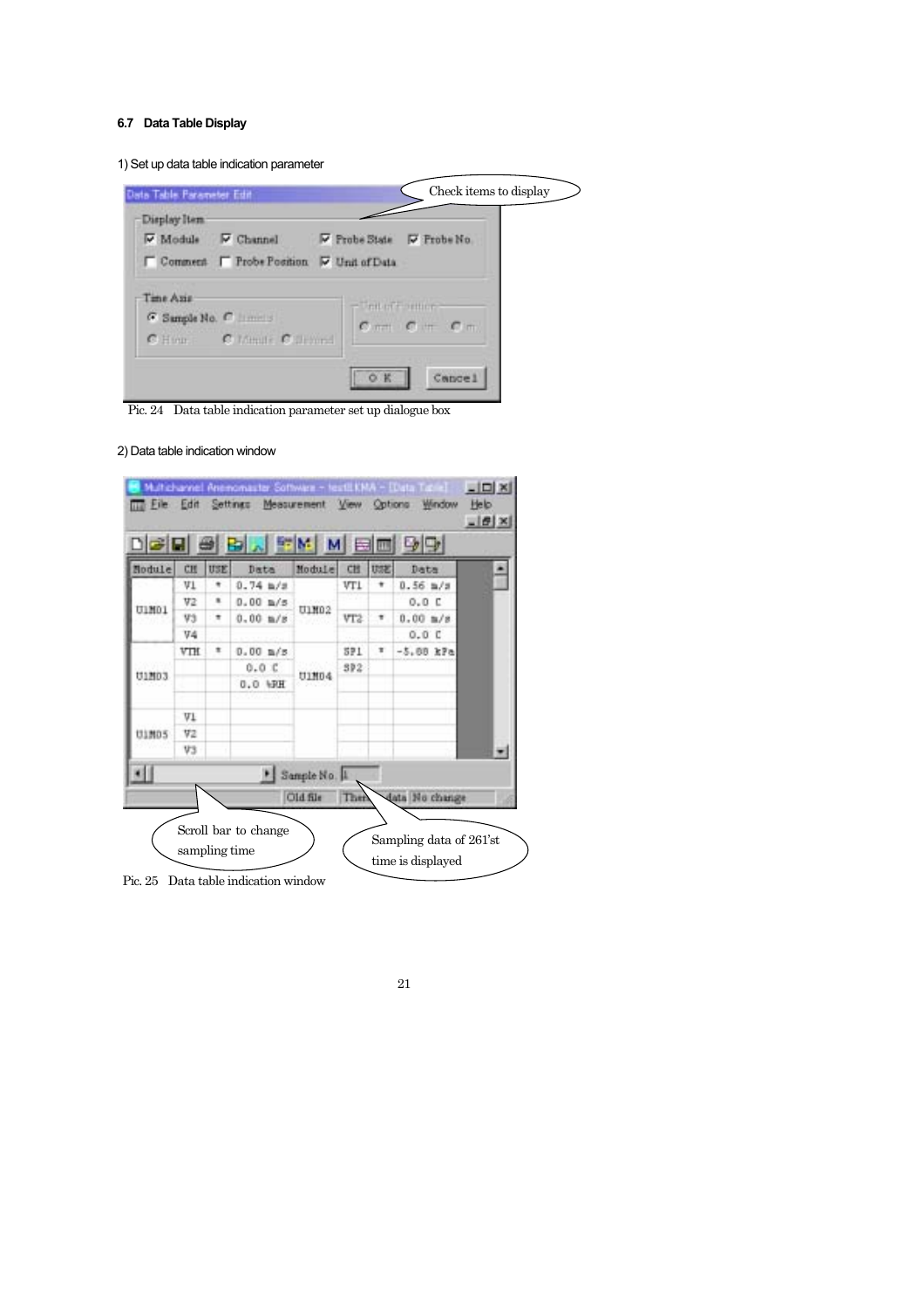#### **6.8 Data Display Windows in Plural**



Pic. 26 Data display windows in plural

You can display graphs and tables in plural on screen by adjusting each display size of time series graph and data table.

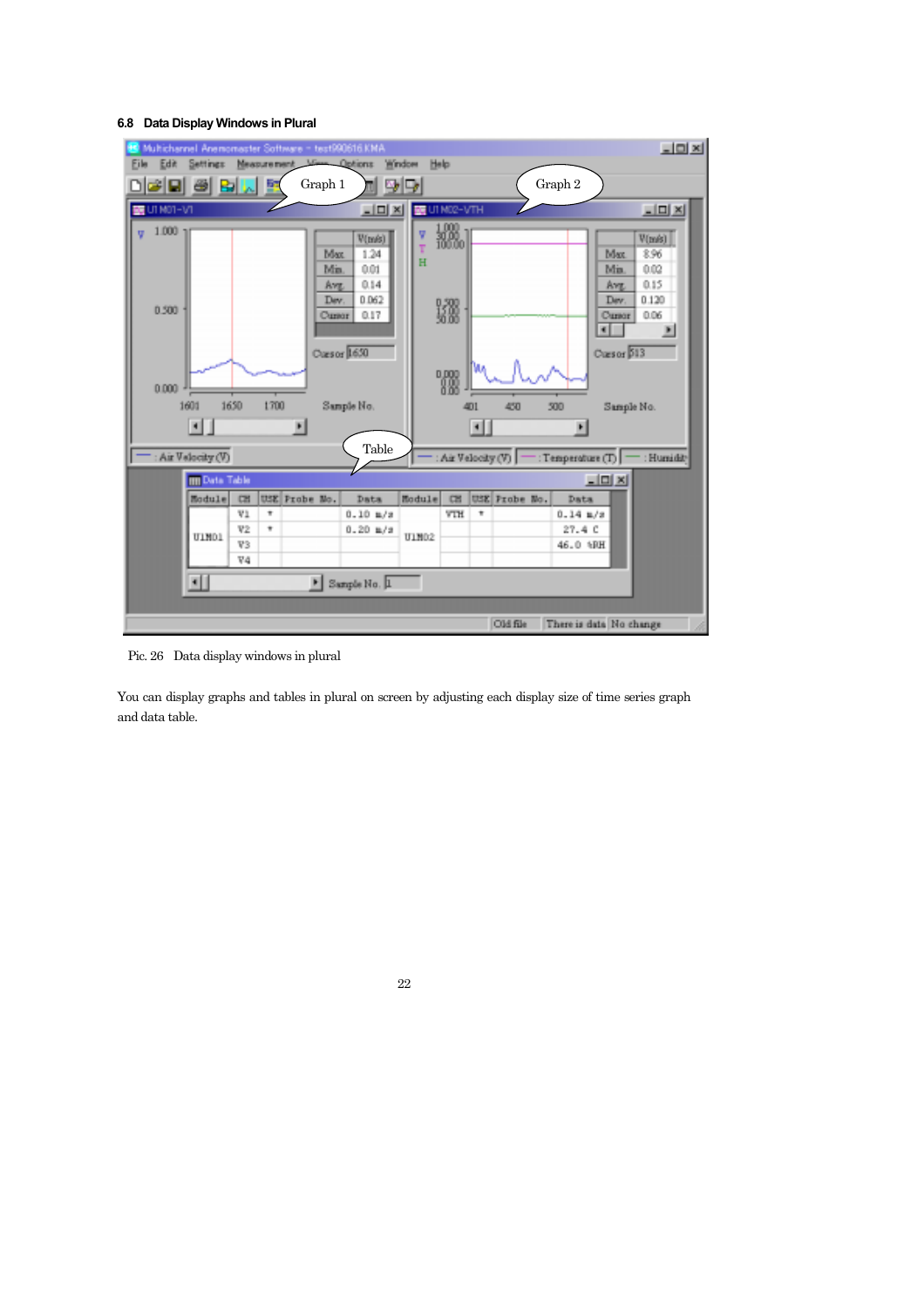## **6.9 Print Out**

This program is possible to print out time series data graph and data table.

## Orders of print out:

- a. Click and active window of time series graph (or data table ) you want to print out.
- b. Select "Print out" item from "File" menu (or click print out icon of tool bar).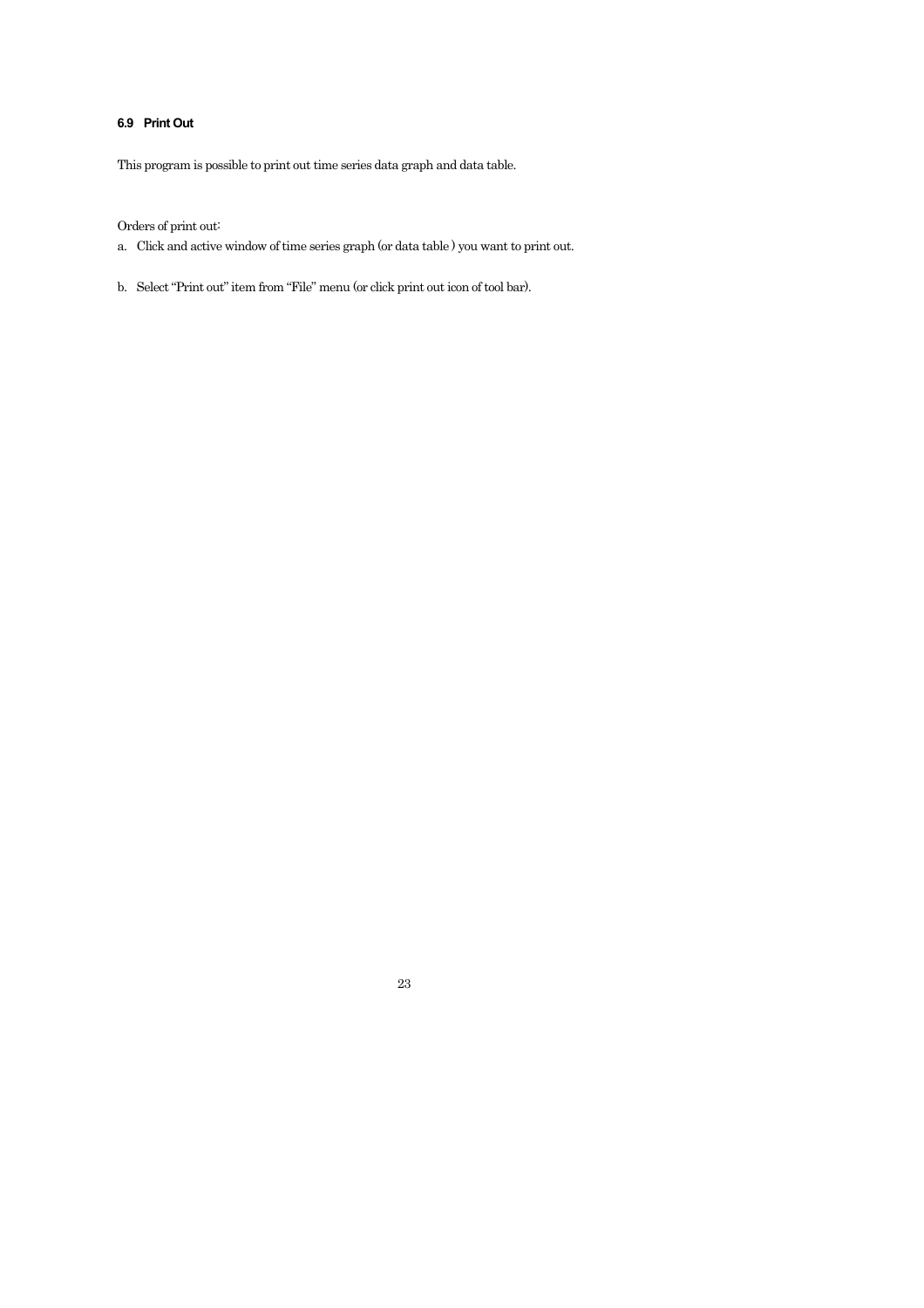## **6.10 User Back up Function**

1) Version information



Pic. 27 Version information dialogue box

#### 2) Tool hint

|                       |    | Cattungs | <b>MARCLER EVAN</b> | Multichannel Anemoreader Software - NewFile KMA<br>View |   | Options        | Window | <b>Help</b> |   |
|-----------------------|----|----------|---------------------|---------------------------------------------------------|---|----------------|--------|-------------|---|
|                       |    |          |                     |                                                         | 畐 | 画              | 马马     |             |   |
|                       |    |          |                     | Tool hint                                               |   |                |        |             |   |
| <b>III Data Table</b> |    |          |                     |                                                         |   | <b>Iffer</b>   |        |             |   |
| Module                | СĦ | USE      | Data                | <b>Hodule</b>                                           |   | ua             |        |             |   |
|                       | V. | ÷        |                     |                                                         |   |                |        |             |   |
|                       |    |          |                     | New file                                                |   | <b>No Date</b> |        | No change   | n |

Pic. 28 Tool hint

When you put mouse pointer on control, tool hint will appear.

## 3) File information

| File Information                             |   |                            |  |
|----------------------------------------------|---|----------------------------|--|
| Measurement Beginning Time 00/12/27 12:40 12 |   | Possible for user to input |  |
| 99/12/27 12:46:12<br>Measurement End Time    |   |                            |  |
| Comment Test Fde                             |   |                            |  |
|                                              | æ | Cance)                     |  |
|                                              |   |                            |  |

Pic. 29 File information dialogue box

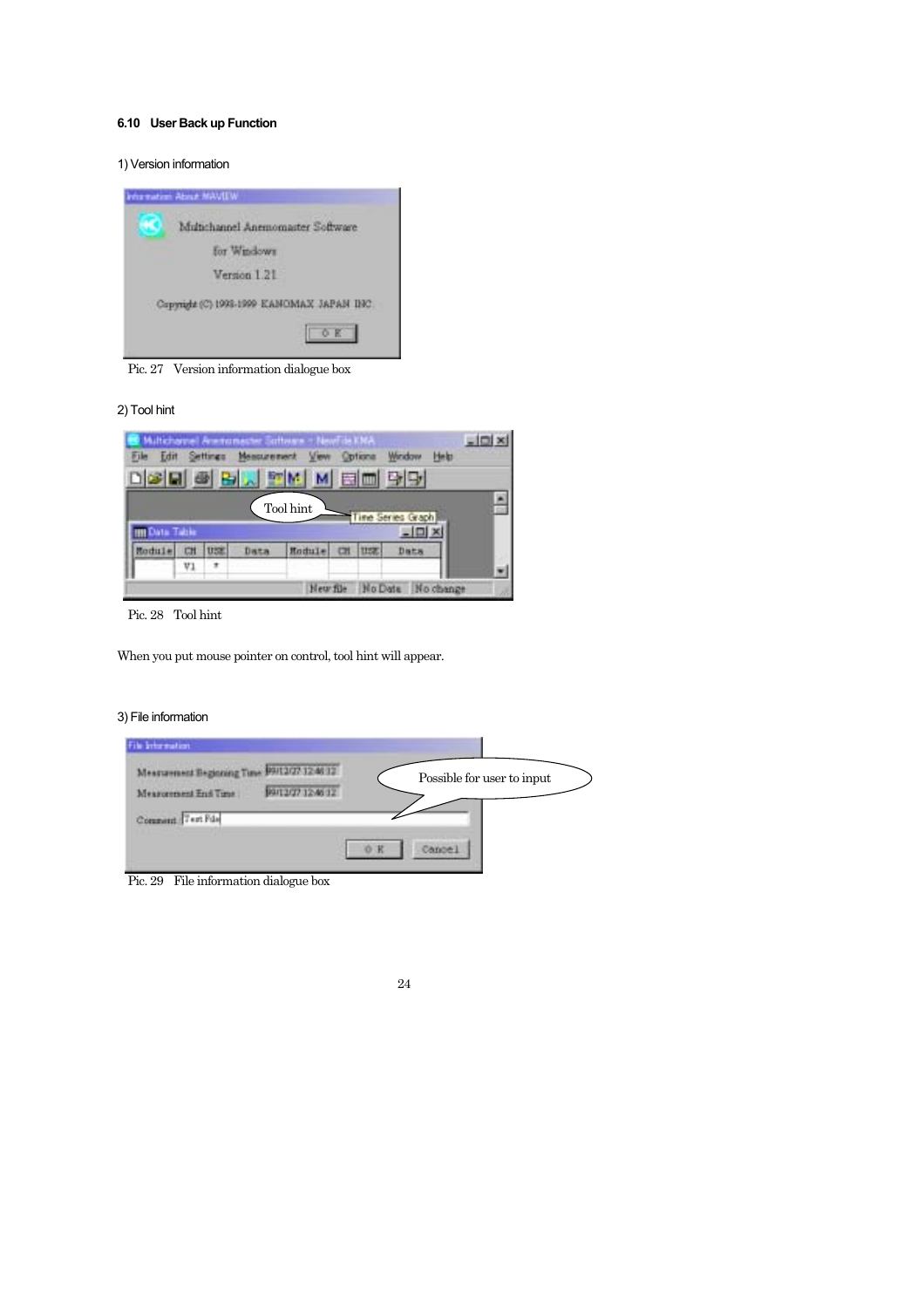## **7. Message Dialogue box**

## **7.1 Message Dialogue box**

"Message dialogue box will be displayed to confirm or indicate error message while the program is run. This program has two kinds of "Message" dialogue boxes as below.

1) "Caution" message dialogue box



Pic. 30 "Caution message" dialogue box

## 2) "Question" dialogue box

| Multichannel Anemomenter Schwai |        |                                           |
|---------------------------------|--------|-------------------------------------------|
|                                 |        | The parameter is changed. Do you save it? |
|                                 | 641200 | キャンセル                                     |

Pic. 31 "Question" dialogue box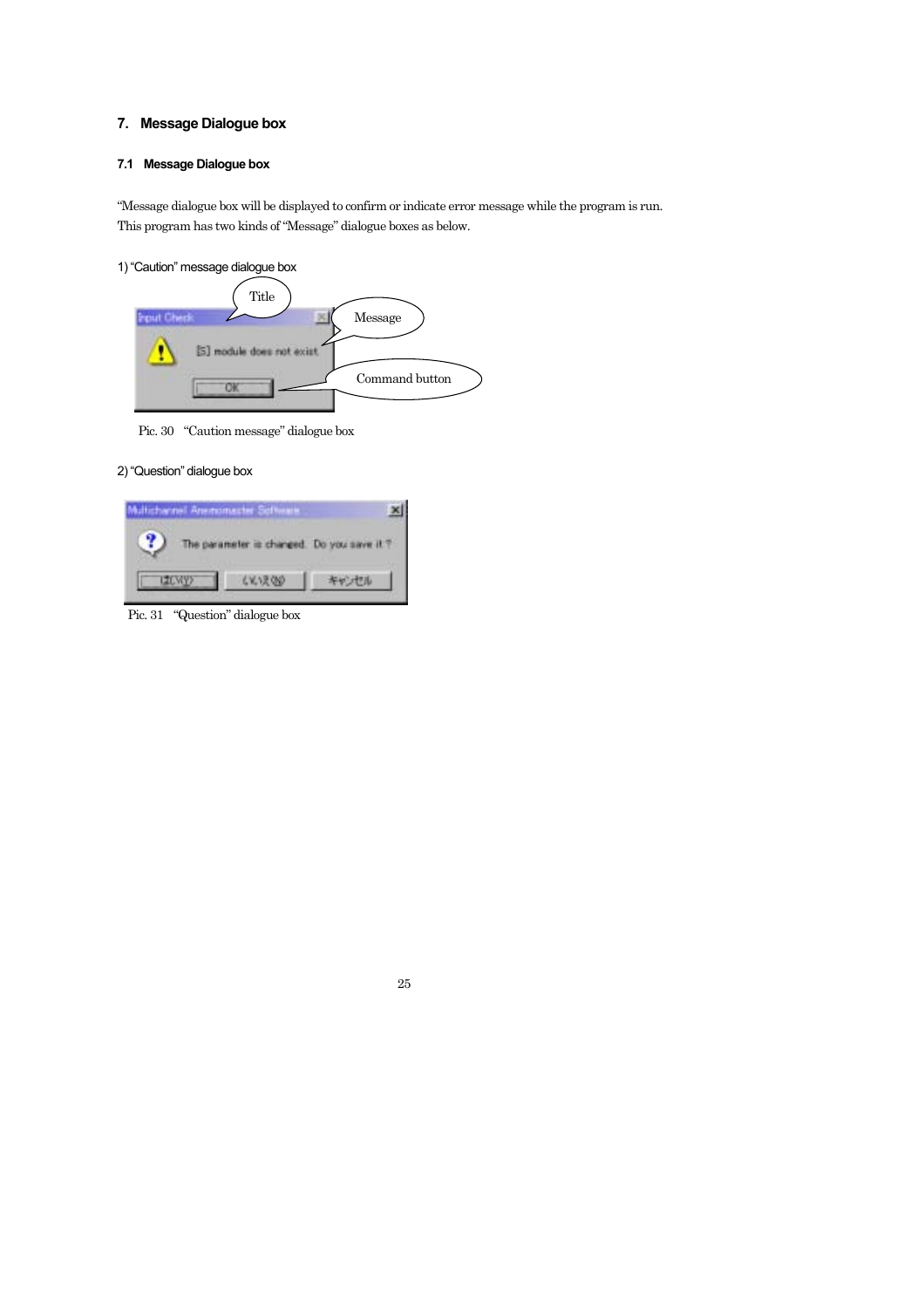## **7.2 Message List**

"Message" dialogue box consists from "Title" , "Message" and "Command button" as shown in Pic. 30. Following is message list appears while this program is run.

| Name of<br>dialogue               | Message                                                                                                                       | Title                                            | Command<br>button | Cause                                                                                                                                                      |
|-----------------------------------|-------------------------------------------------------------------------------------------------------------------------------|--------------------------------------------------|-------------------|------------------------------------------------------------------------------------------------------------------------------------------------------------|
| Input<br>confirmation             | Value is not correct.                                                                                                         | Check input value                                | 3                 | Input value is out of set range or<br>letters were input.                                                                                                  |
|                                   | [###] module is missing.<br>(###: Name of module)                                                                             | Input module type                                |                   | Input name of module is not<br>correct.                                                                                                                    |
|                                   | Settings of measurement<br>interval is $0.1 \sim 6553.5$ sec.<br>MAX of measurement time<br>is XXXsec.                        | Set<br>measurement<br>parameter                  |                   | Input parameter is not correct.                                                                                                                            |
| Setting<br>confirmation           | There is no set probe.                                                                                                        | Multi-channel<br><b>ANEMOMASTER</b><br>Soft ware | 3                 | Confirmation will appear when<br>probe was not set before data<br>take in starts.                                                                          |
| <b>RS232C</b><br>Error<br>Message | RS232C can not be opened.<br>Error occurred when close<br>RS232C.                                                             | Multi-channel air<br>Velocity meter<br>Soft ware | 3                 | Settings of RS232C is not<br>correct.                                                                                                                      |
|                                   | RS232C receive time-out.                                                                                                      |                                                  |                   | RS232C setting is not correct.<br>Timer of ANEMOMASTER: 5sec<br>Timer when data take in :10sec                                                             |
|                                   | There are omissions in<br>take in data.                                                                                       |                                                  |                   | Followings happened.<br>1) Take in data delimiter does<br>not corresponds to settings.<br>2) Sampling repetition time does<br>not corresponds to settings. |
|                                   | Data error occurred.<br>Numbers<br><sub>of</sub><br><b>ANEMOMASTER</b><br>connected<br>is<br>not<br>corresponds to set value. |                                                  |                   | Other data error occurred.<br>Numbers of ANEMOMASTER<br>connected does not corresponds<br>to settings.                                                     |
|                                   | Data buffer over occurred.                                                                                                    |                                                  |                   | buffer<br>Data<br>for<br>over<br>correspondence of PC occurred.                                                                                            |
|                                   | <b>ANEMOMASTER</b><br>memory over occurred.                                                                                   |                                                  |                   | Memory over of main body of<br>ANEMOMASTER occurred.                                                                                                       |
|                                   | <b>RS232C</b><br>Correspondence<br>error occurred.                                                                            |                                                  |                   | Other<br>correspondence<br>error<br>occurred.                                                                                                              |
| Print<br>out<br>error<br>message  | Printer error.                                                                                                                | Multi-channel<br><b>ANEMOMASTER</b><br>soft ware | 3                 | Printer error will occur while<br>printing if printer is<br>not<br>connected or does not correspond<br>to Windows 95.                                      |

#### 1) "Caution" message list

 $\bullet$  Command button : 3 [ ok ]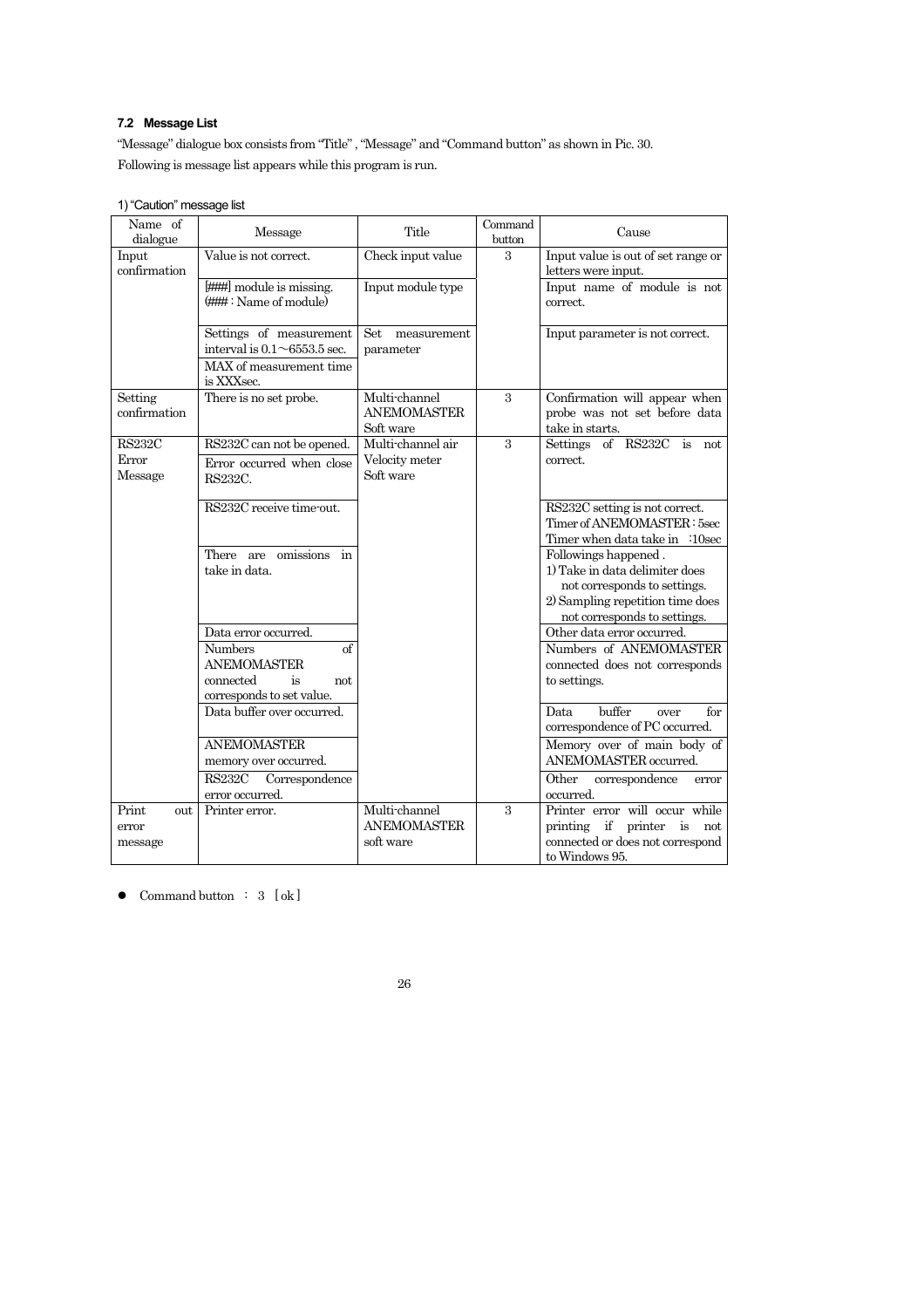## 2) Question message list

| Name                                                  | Message                                       | Title                                            | Command<br>button | Cause                                                                                                                                           |
|-------------------------------------------------------|-----------------------------------------------|--------------------------------------------------|-------------------|-------------------------------------------------------------------------------------------------------------------------------------------------|
| Input<br>confirmation                                 | Value is not correct<br>Input again?          | Input check                                      | $\mathfrak{D}$    | Input value is out of set range<br>or letters were input.                                                                                       |
| Confirm<br>tο<br>stop<br>measuring                    | Stop data take in?                            | Multi-channel<br><b>ANEMOMASTER</b><br>soft ware | $\mathfrak{D}$    | click<br>Displayed<br>when<br>measurement stop button.                                                                                          |
| Confirm<br>to<br>change<br>parameter                  | Change parameter?                             | Multi-channel<br><b>ANEMOMASTER</b><br>soft ware | 1                 | Displayed when finish setting<br>of module or probe.                                                                                            |
| Confirm<br>to<br>save file                            | Parameter is changed.<br>Save it?             |                                                  |                   | Displayed when you try to<br>make new, open, close or<br>finish after parameter was<br>changed.                                                 |
|                                                       | There is data in memory.<br>Save it?          |                                                  |                   | When take in data was not<br>saved and followings<br>are<br>selected.<br>1) Make new, open, close, finish.<br>2) Set up or right before set up. |
| Confirm<br>$t_{\Omega}$<br>over<br>save<br>other file | File of the same name exists<br>Save over it? | Save [###]<br>: File name)<br>(###               |                   | Displayed when you save file<br>and file of the same name<br>already exist.                                                                     |

 $*$  Command button  $\qquad: 1: \text{ ``Yes''}, \text{``No''}, \text{``Cance''}$  three buttons

: 2 : "Yes" , "No" two buttons

:  $3:$  "OK" one button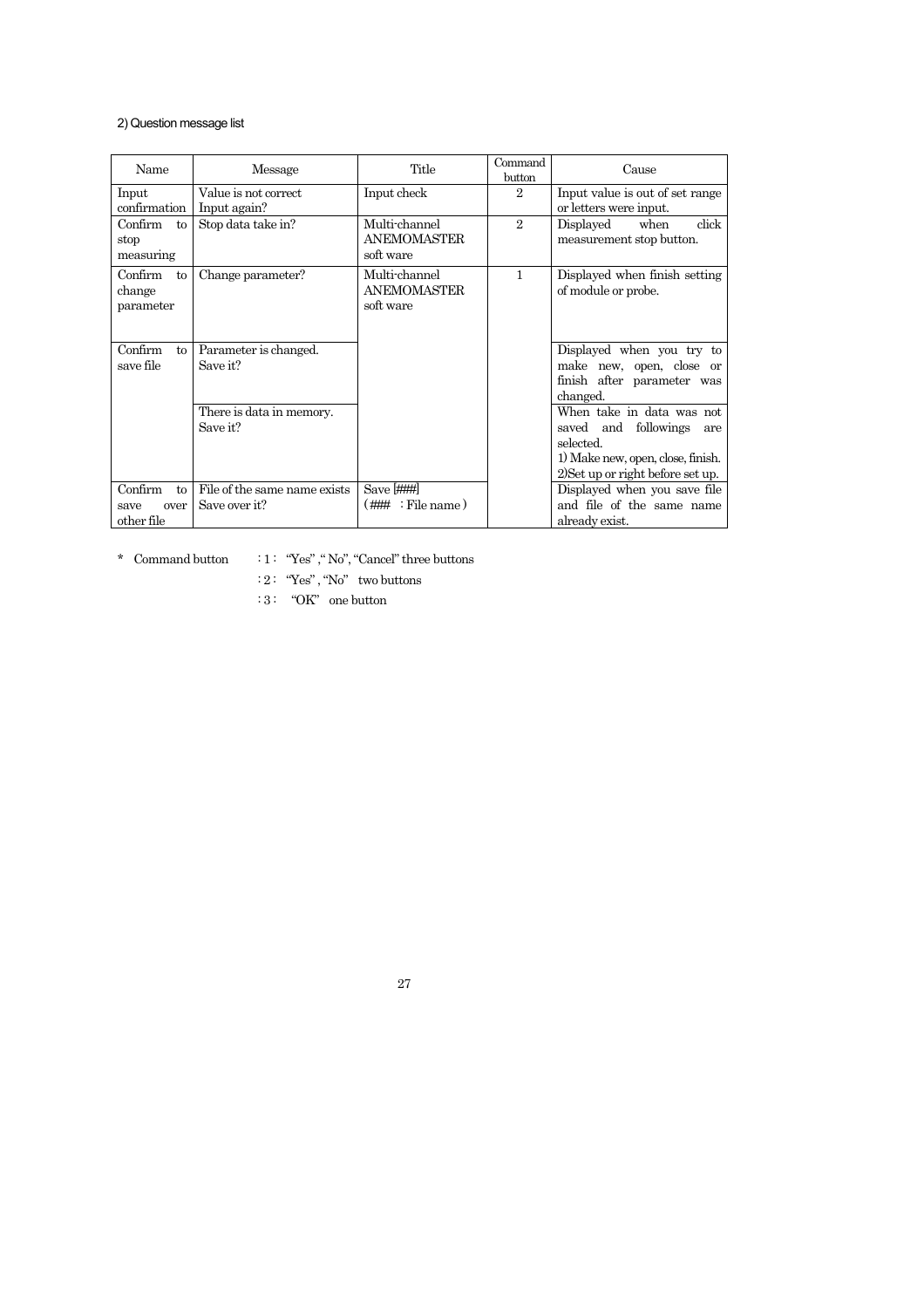## **8. Data Link to Calculation Table Soft**

This program create data file which can be taken in to calculation table soft at the same time with data saving of

Measured data.

Data file which can be taken in to calculation table soft

| File | Parameter file           | *File name $: \#H \to P.TXT$                                    |
|------|--------------------------|-----------------------------------------------------------------|
|      |                          | $:$ Text system<br>*System                                      |
|      |                          | *Contents<br>: System parameter, RS232C parameter,              |
|      |                          | measurement parameter.                                          |
|      | Present data file        | *File name $: \#H\# R.TXT$                                      |
|      |                          | *System<br>$:$ Text system                                      |
|      |                          | *Contents $\therefore$ Time series data of measured time.       |
|      | Statistics data file     | *File name $:$ ### S.TXT                                        |
|      |                          | *System<br>$:$ Text system                                      |
|      |                          | Contents : Statistics calculation result data.                  |
|      | Revised result data file | Do revise calculation to present data using revision soft ware, |
|      |                          | (option) and save that result to files below                    |
|      |                          | ### PC.TXT : Format is the same with ### P.TXT                  |
|      |                          | 2)<br>### RC.TXT : Format is the same with ### R.TXT            |
|      |                          | 3)<br>### SC.TXT : Format is the same with ### S.TXT            |

### : Input by user

① Start up Excel

Caution : If you need to use calculation table soft ( ex. : Excel), you have to buy it as option.

Operation order ( ex. : Excel)

Select [ File ] – [ Open ]

**ET Microsoft Excel - Book1** EDK [8] the Edit Yew Insert Format Tools Data Window Help  $=$  $|B|$   $\times$ **D** D New  $QxH+N$  $\Sigma$   $f_*$   $\Box$  $\frac{39}{2}$  Ariol - 2 Com.  $ChH + O$ Close z **B** Save  $C<sub>0</sub>$ H<sub>5</sub> Open file  $\overline{2}$ Save As... 3 Save as Web Page...  $\overline{4}$ 5 Web Page Preview  $\sqrt{6}$ 7 Page Setyp...  $\sqrt{8}$ Print<sub>Area</sub> ï  $\overline{9}$ A Print Preview  $10$ **B** Birt...  $CbHP$  $11$  $12$ Send To ۱  $13$ Egit  $14$ Tisi  $\overline{H}$ ¥ Sheet3 / ٠H NUM Read 几

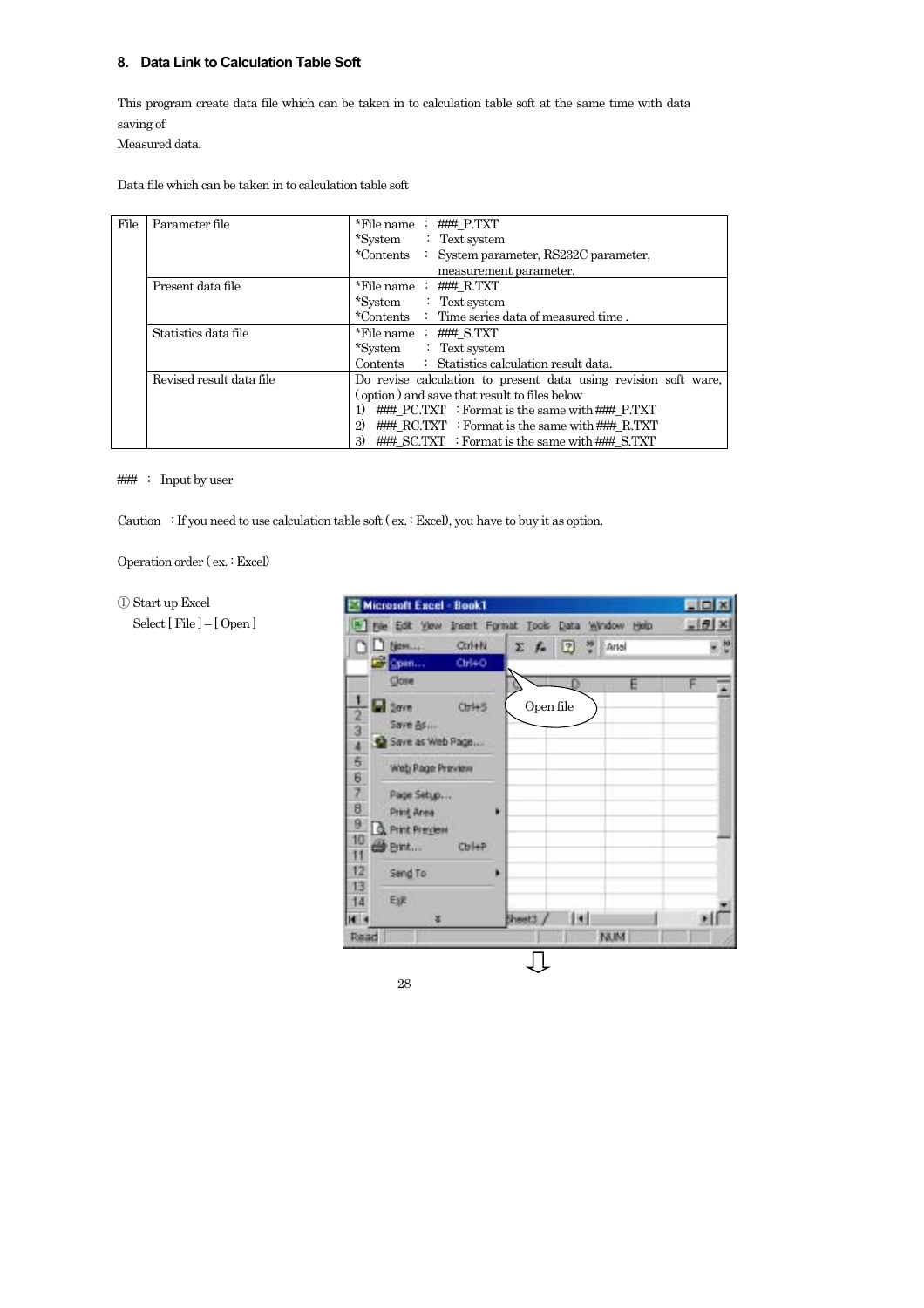